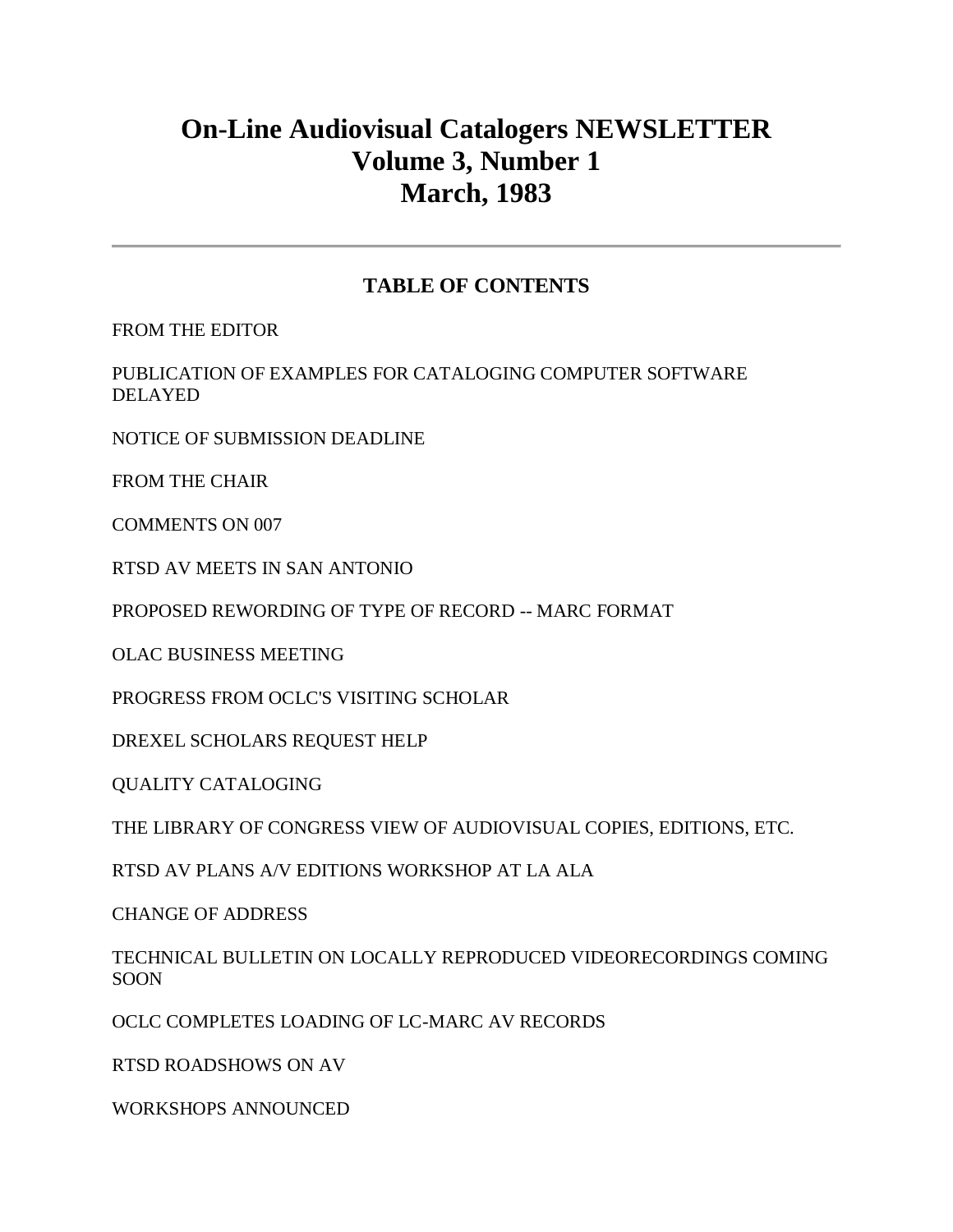#### [PREPARER OF PROCESSING MANUAL REQUESTS HELP](http://ublib.buffalo.edu/libraries/units/cts/olac/newsletters/mar83.html#preparer)

[FROM THE TREASURER](http://ublib.buffalo.edu/libraries/units/cts/olac/newsletters/mar83.html#treasurer)

[PERMISSION TO COPY](http://ublib.buffalo.edu/libraries/units/cts/olac/newsletters/mar83.html#copy)

[MEMBERSHIP FORM](http://ublib.buffalo.edu/libraries/units/cts/olac/newsletters/mar83.html#form)

## **FROM THE EDITOR Verna Urbanski**

This is the first issue of the *Newsletter* to be printed and mailed from Florida as well as being written and assembled here. It has been a hectic period getting the non-profit mailing permit established, locating a printer and setting up a mailing label program on our Apple computer. If your address looks different it is because we manipulated the order, somewhat to create sort keys. At Midwinter the board of directors of OLAC voted to raise membership fees \$2.00 for members not having a U.S. mailing address. Postage services outside the U. S. do not recognize U.S. bulk mail non-profit rates, so each *Newsletter* must go in an envelope at first class postage rates.

We have several items of interest in this issue. Note especially the reports front midwinter meetings in San Antonio and Nancy Olson's report on the progress being made toward help for those wanting to catalog microcomputer programs on-line. Glenn Patton has some cogent remarks to make on last issue's editorial.

I would like to encourage our members to submit articles for the *Newsletter.* There is so much that needs to be shared and said about cataloging AV. Mail contributions, questions, requests, and comments to VERNA URBANSKI, EDITOR, ON-LINE AUDIOVISUAL CATALOGERS *NEWSLETTER*, THOMAS G. CARPENTER LIBRARY, UNIVERSITY OF NORTH FLORIDA, P. O. BOX 17605 JACKSONVILLE, FLORIDA 32245-7605.

# **PUBLICATION OF EXAMPLES FOR CATALOGING COMPUIER SOFTWARE DELAYED V. Urbanski**

In the December issue we announced the imminent publication of *A Manual of AACR2 Examples for Microcomputer Software and Video Games* by Soldier Creek Press of Lake Crystal, Minnesota. The author, Nancy Olson, reports that a press of other responsibilities has unfortunately delayed publication. Target date is now March or shortly thereafter.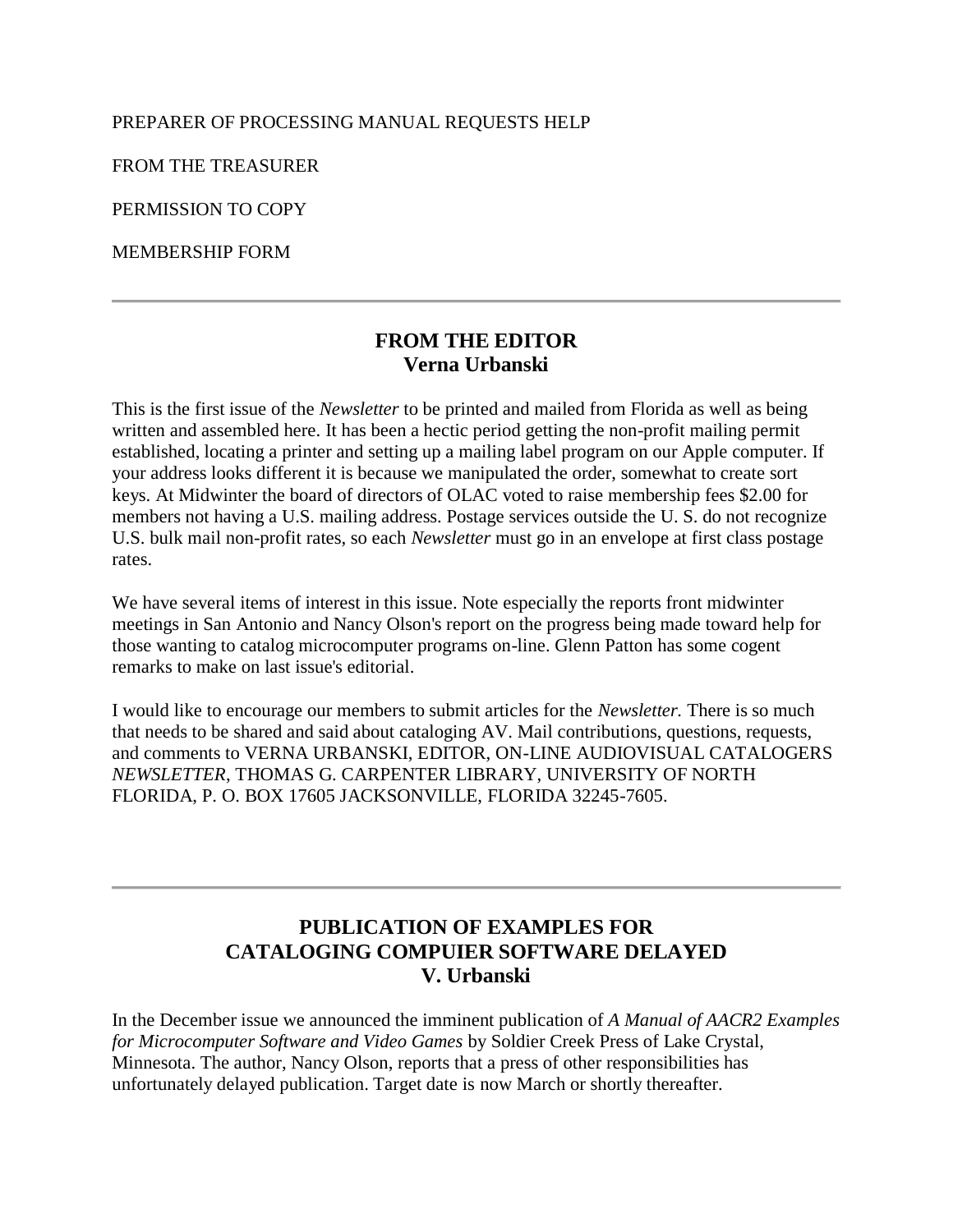## **NOTICE OF SUBMISSION DEADLINE**

The next *Newsletter* will be the June issue, vol. 3, no. 2. Items should be submitted no later than **April 29, 1983.** Early submissions are greatly appreciated by the editor.

#### **FROM THE CHAIR Laurel Jizba**

I am pleased to say that both of our amendments passed in the referendum. Thanks are due to those of you who mailed in your ballot. The final tally was nearly, but not quite, unanimous. Now the entire membership will be involved in election of officers, not just those who make it to OLAC meetings. We're also happy that Nancy and succeeding past chairs will be able to lend their expertise to the board for another year after their term of office.

During our Midwinter meeting, Nancy and Glenn Patton updated their work in progress. Thanks to them we'll be seeing more activity sooner than we might otherwise have, on implementation of a format for machine-readable data files. See Katha's [minutes](http://ublib.buffalo.edu/libraries/units/cts/olac/newsletters/mar83.html#on_line) from our midwinter meeting for more details. Incidentally, San Antonio was a lovely city to meet in during January. The hospitality, river walk and weather were delightful.

As Chair of this group I am on the mailing list of the OCLC User's Council. Yesterday the package from them contained the OCLC annual report for 1981/1982. On page five of that report is a brief chart of the OCLC online union catalog statistics as of June 30, 1982, subdivided by type of record. I immediately sought the figure for audiovisual materials, which was 196,197. That figure represents the fourth largest group of records input into the database, after monographs, serials, and sound recordings (music scores, maps and manuscripts are next, in that order). The audiovisual figure is 2.699% of the total of the 7,266,852 records in the OLUC. The previous year it was 2.27% of the total, so the audiovisual share of the pie is growing. If we have any RLIN or WLN members who know the comparable figures for those systems, let us hear from you.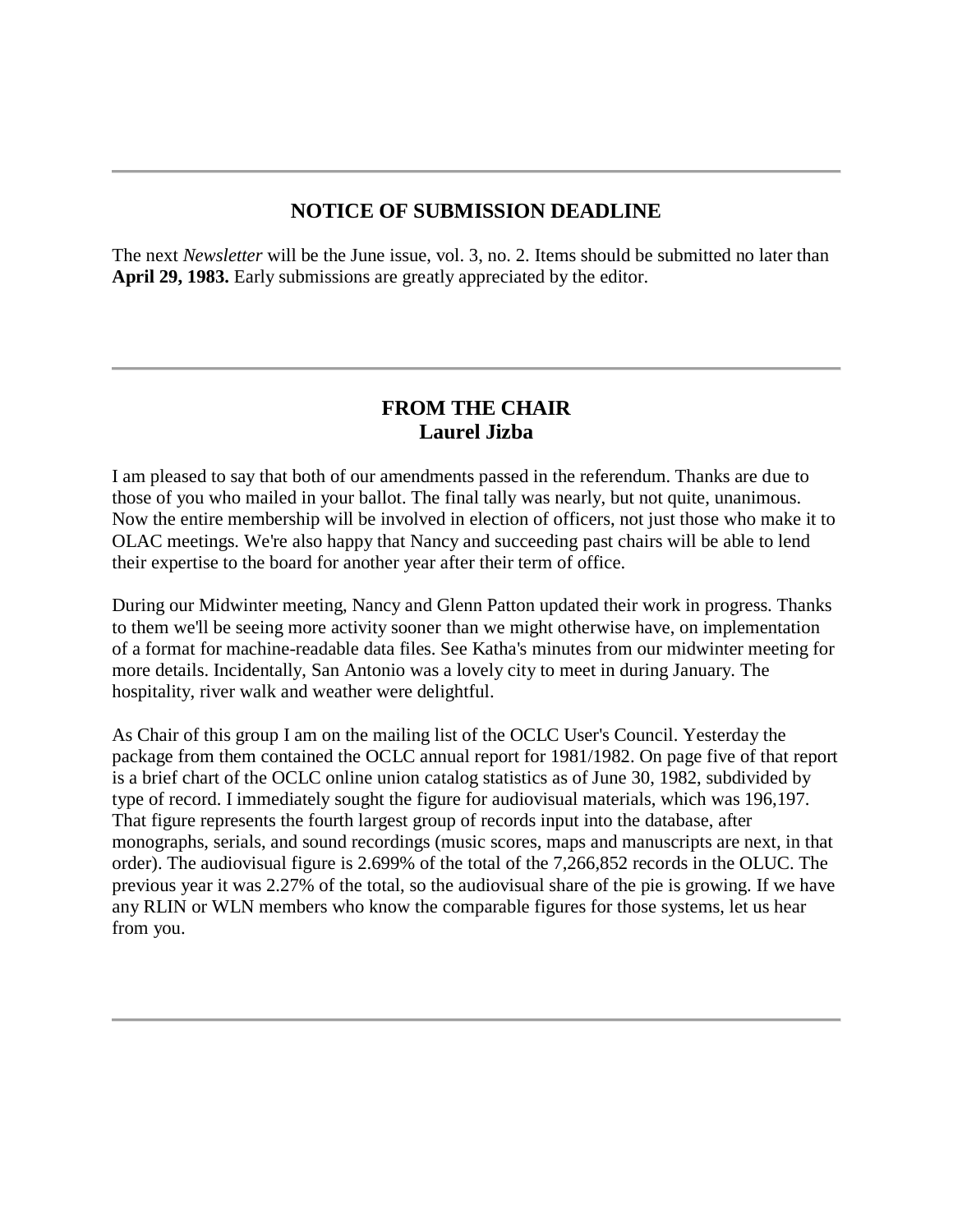## **COMMENTS ON 007 V. Urbanski**

The recent updates to the OCLC AV format caused me to request some clarifications from Glenn Patton at OCLC. I asked among other things for an expansion on the second paragraph of the 007 explanation. The format says:

"If several versions or variations of a work are cataloged separately, field 007 in each record describes that particular version or variation. However, if a version or variation is not cataloged separately, it may be described in a separate field 007 in a record for another version or variation of the same type of material (that is, the same 'Type mat' code would apply)."

I think you will find that Glenn's comments help make this application useful. ".... The second paragraph of p. 0:1 is partly a description of LC practice. If the bibliographic record describes, for example, a 16mm motion picture in the 300 field but also contains a note "Issued also as super 8mm", the LC record will contain 2 007 fields, one for 16mm, one for super 8mm, i.e., there are 2 versions described in the record which share the same "Type mat". If, however, the record is for a videocassette and contains the note "Issued also as motion picture", only one 007 (the one for the videocassette) is present since the two versions described in the record do not share the same "Type that". OCLC users have no obligation to follow this practice since it is our expectation that each version will be a separate record and will therefore contain only the 007 which matches the 300 field."

Glenn's letter also supplied some very useful comments about the 007 in general:

"We make some use of the AV 007 in the extended matching portion of the programming which matches incoming LC records with member-input ones. There is a strong chance that we will use the Sound Recording 007 in the same way for that programming when LC begins to issue MARC records for sound recordings. The same use **could** be made of it in duplicate detection. Thus our emphasis on it.

You might also keep in mind potential local uses. If an institution wanted to process its archive tapes to prepare printed lists of its collection separated by physical format, scanning the 007 would make that simple....

The 007 for microfilms is a problem right now. Our documentation is very sketchy. The MARBI committee has approved the text of an expanded set of definitions and instructions for coding the field but that has not yet been published in *MARC Formats for Bibliographic Data.* When it is, we will revise those pages. In the meantime, we have kept the essential elements of the field to a minimum -- \$a, the GMD; \$b, the specific physical format; \$d, is it positive or negative?; and \$e, the dimensions. All are readily available from the piece."

In regards to my editorial comments of last issue Glenn had several salient points to make. "I wish we didn't have so much trouble getting several things across to OCLC users. First, is how strongly we are tied to national and international standards. We do not make the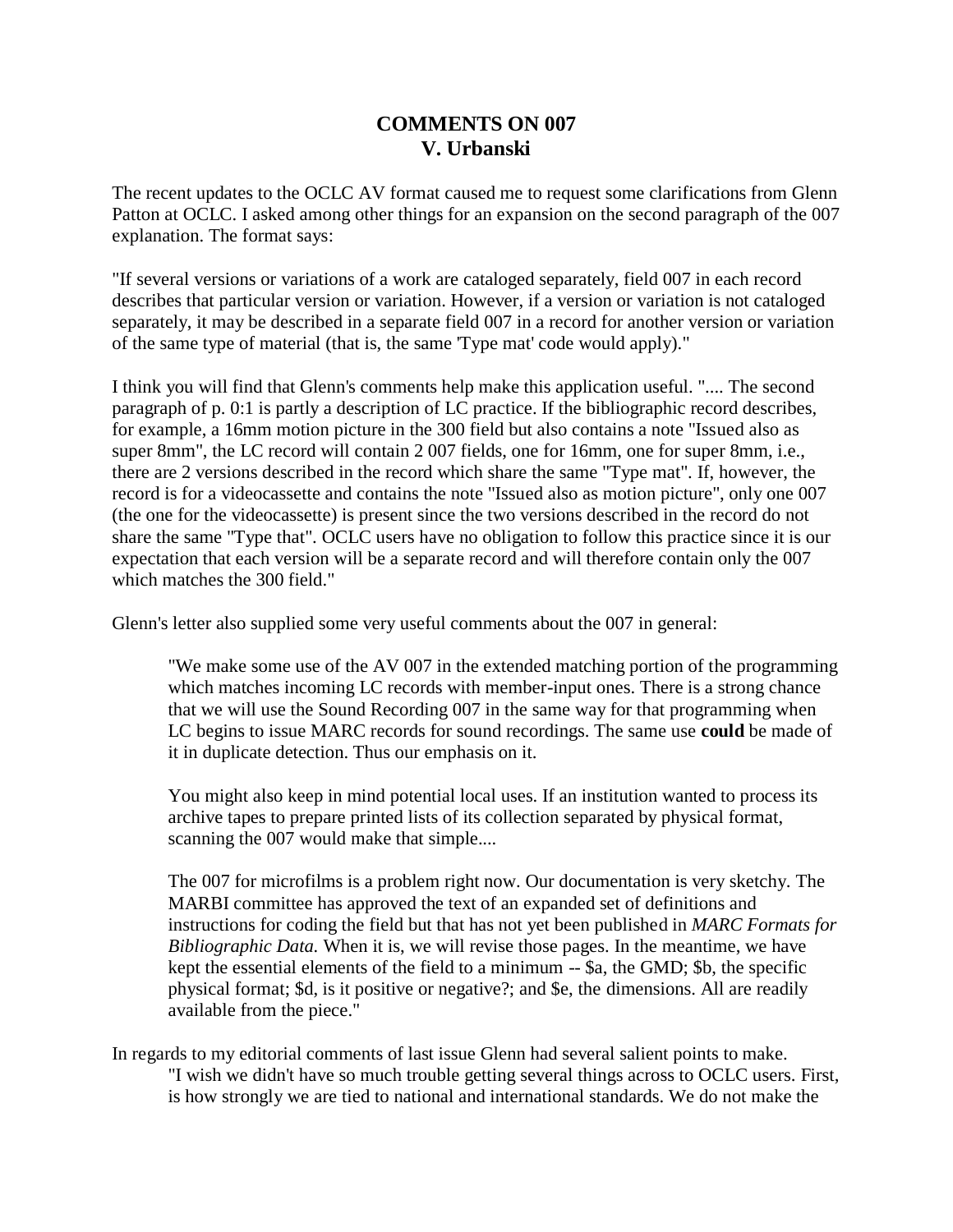formats. We implement them.... Secondly, the various format documents cannot, and indeed are not, intended to provide exhaustive and detailed treatment of the construction and tagging of MARC format records. There are very real time, space and budget limitations -- which often don't allow for timely updates .... -- and a necessity for concise, carefully considered prose which may not allow for individual guidance as to what is appropriate for libraries ranging from small public to large academic, from those still using cards to those who are fully online, etc.

The AV format is indeed complex. It is also arcane. From the standpoint of LC-centrism, it is widely acknowledged, even by MARBI and by the Library of Congress, that it is the worst of the lot. In addition, from a user and trainer viewpoint, its sometimes startling lack of parallelism with the other formats makes its use frustrating. OCLC has repeatedly suggested that a thorough review is in order. Thus far, that has not occurred ....

Two other specific points f rom the editorial need comment. I realize that I had told you more than a year that one can use code 'm' in 'Accomp mat' for any script material. Please consider that instruction still valid, and we will correct the format document. The 533 presents an interesting problem. My first inclination was to treat it as we did in Sound Recordings -- that is, mark it "Do not use". Sober reflection, the fact that the videorecordings issue was still up in the air (remember that these revisions pages were prepared in July and August) and being told by many people that microfiche reproductions of slides exist led me to recommend what appears on P. 5.18a. With the coming of two-dimensional materials, its use will expand."

## **RTSD AV MEETS IN SAN ANTONIO Katha Massey**

The Midwinter meeting of the RTSD Audiovisual Committee was called to order by the chair, Sheila Intner on January 11, 1983, at 2 pm in Alamo Salon E of the Marriott Hotel, San Antonio, Texas. Before beginning with items on the agenda, members and observers introduced themselves. Katha Massey was appointed to take minutes of the meeting.

The first item of business was to discuss plans for the Los Angeles program. Martha Yee, program chair, reported that she had asked both Ben Tucker of LC and Glenn Patton of OCLC (or their representatives) to speak briefly during the committee's business meeting about editions, copies and reproductions of audiovisual materials. A draft of a publicity notice was distributed to all committee members for comment. She asked members to get comments to her as soon as possible so she can get the announcement in before the deadlines for forthcoming issues of *RTSD Newsletter, OLAC Newsletter,* etc.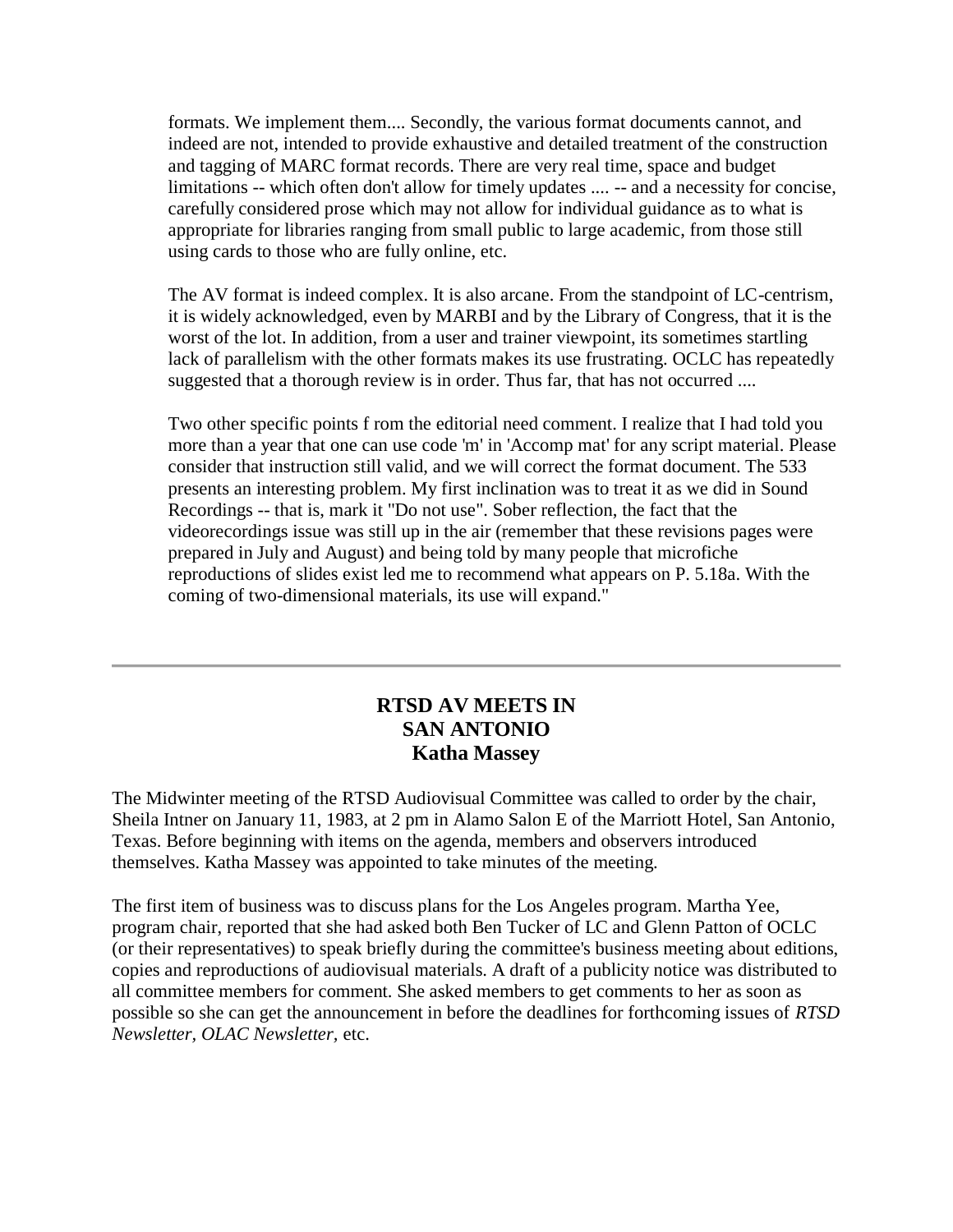Nancy Olson has a conflict with the time slot for the LA business meeting which is scheduled for Mon., June 27, 11:30-12:30. Since Nancy is needed at the meeting, Sheila will try to reschedule for Sunday, June 26, 11:30-12:30 or Tuesday, June 28, 11:30-12:30, in that order.

The Committee's program meeting in Los Angeles is set for Saturday, June 25, 9:30-11:30 am. Both OLAC and the ACRL Audiovisual Committee have agreed to co-sponsor the program. RTSD has granted a generous budget so that we should be able to provide audiovisual support for speakers if needed. The program is to be on film archival materials and their handling. Definite speakers at this date include: Eddie Richmond from the UCLA Film Archives and someone from the California Institute of the Arts Film Collection. Two other organizations in the area that do not collect films but do have collections of supporting documentation are the Academy of Motion Picture Arts and Sciences and the American Film Institute. Before proceeding any further with these two organizations, Sheila asked the group whether the program should be limited to film collections only. The consensus was that including collections of support materials would help to tie in the scholarly use of such materials and was, therefore, a good idea. Sheila will try to contact each of the organizations and make more definite plans. Marie Griffin mentioned as a possible speaker Nancy Allen of the University of Illinois (and a member of the ACRL Cinema Librarians Discussion Group) who catalogs film scripts using OCLC. Sheila also hopes to be able to make arrangements for interested persons to visit these collections; she will let us know more later.

At the Philadelphia meeting the RTSO Audiovisual Committee had agreed to review work on the A/V glossary planned by Nancy Olson. Nancy reported that she had planned for the glossary to be her main project at OCLC as Visiting Scholar. Although she had been sidetracked into problems with microcomputer software and video games, she is still planning to do the glossary and has been collecting data for it. In the next few weeks she will be circulating a list to committee members for comments. She also welcomes our suggestions. Sheila encouraged everyone to send their ideas to Nancy.

Nancy Olson also made a progress report on the cataloging of machine-readable materials and the implementation of the MARC format for MRDF. If all goes well, catalogers should be able to describe, tag, and input these materials fairly soon. In response to a question from a visitor, Glenn Patton said that he thinks that some 0-Level records do exist in the OCLC database which will create problems in the future for OCLC in transferring these records to the proper format because they will have to be done manually record by record. Ben Tucker added that a CC:DA Task Force to examine the handling of MRDF will be broadly based so that it can receive input and support from many groups. He mentioned that Sue Dodd's new book (*Cataloging Machine-Readable Data Files,* ALA, 1982) has a chapter on microcomputer software whicch provides a good introduction and some cataloging information. He warned that the Task Force report, especially in the physical description area, may not be in total agreement with Dodd's book. Nancy stated that with many state educational systems coming up with their own cataloging rules for these materials the need for standardization is obvious.

Since several of the speakers needed to leave early, the remainder of business was postponed at this point so that the program could begin. Dr. Carolyn Frost-Downes, U. of Michigan School of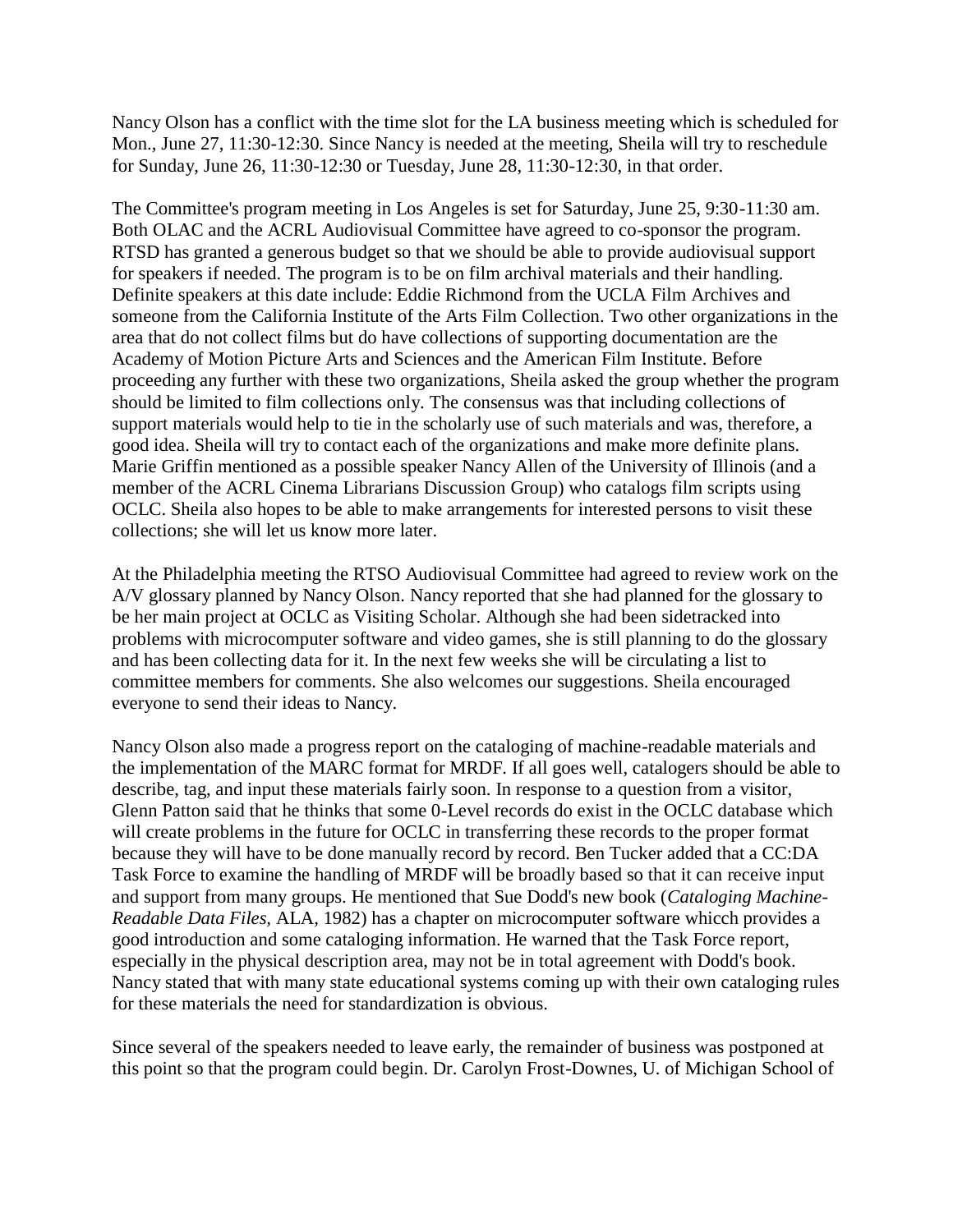Library Science, moderated a review of new A/V cataloging publications. Three new books were reviewed:

- 1. Joann Rogers' *Nonprint Cataloging for Multimedia Collections* (Libraries Unlimited, 1982), reviewed by (Ann Hartman) of Libraries Unlimited, assumes some basic cataloging knowledge on the part of the reader but contains many examples to help catalogers in making decisions. It contains, among other features, chapters on special nonprint formats, a chapter on access points, and an extensive bibliography. The book has been widely sold to school librarians.
- 2. Nancy Olson is working on a second edition of *Cataloging of Audiovisual Materials* to be published by the U. of Minnesota Scholarly Press. It will be about twice as big as the first edition and will contain examples of both cataloging records and the chief sources of information for those records. She will also include examples of OCLC worksheets for tagging. A chapter on A/V serials and one on microcomputers and video games will be added.
- 3. Carolyn O. Frost's *Cataloging Nonbook Materials* (Libraries Unlimited, 1983) is intended for both practitioners and students of cataloging. She has included a chapter on the development of bibliographic standards for cataloging nonbook materials, and a chapter that looks at concepts in relation to nonbook materials which aren't usually taken for granted with books (such as author, edition, etc.) Chapters with examples of cataloging for all of the nonprint chapters in *AACR2* except MRDF are included. In addition, she compares *AACR2* with Jean Weihs' manual and the old *AECT* manual. All *AACR2* rules, not just those in A/V chapters, are covered and discussion on alternative interpretations of some *AACR2* rules is provided. The book was edited by Arlene Taylor Dowell.

Other publications in development were also mentioned:

- 1. Jean Weihs is preparing a third edition of her cataloging manual primarily to incorporate rule interpretations as published in *CSB.*
- 2. Richard Smiraglia will publish in 1983 from Soldier Creek Press a manual on cataloging music materials (all types)

Continuing with the agenda items, Sheila brought up the question of committee liaisons with outside groups. The group's consensus was that we should continue to move in this direction. We will, of course, continue to have reciprocal liaisons with other ALA groups. Peggy Johnson, ACRL Audiovisual Committee liaison to our committee, said that their group discussed this question also. They estimate there are at least fifteen active groups in ALA now that are connected with A/V in some way - communication is a real problem. They would like to compile a list of these groups, a list of programs on A/V, and have a committee member try to attend the meetings of the other groups. Another possibility would be a program or pre-conference jointlysponsored by all the groups.

Ms. Johnson made several announcements: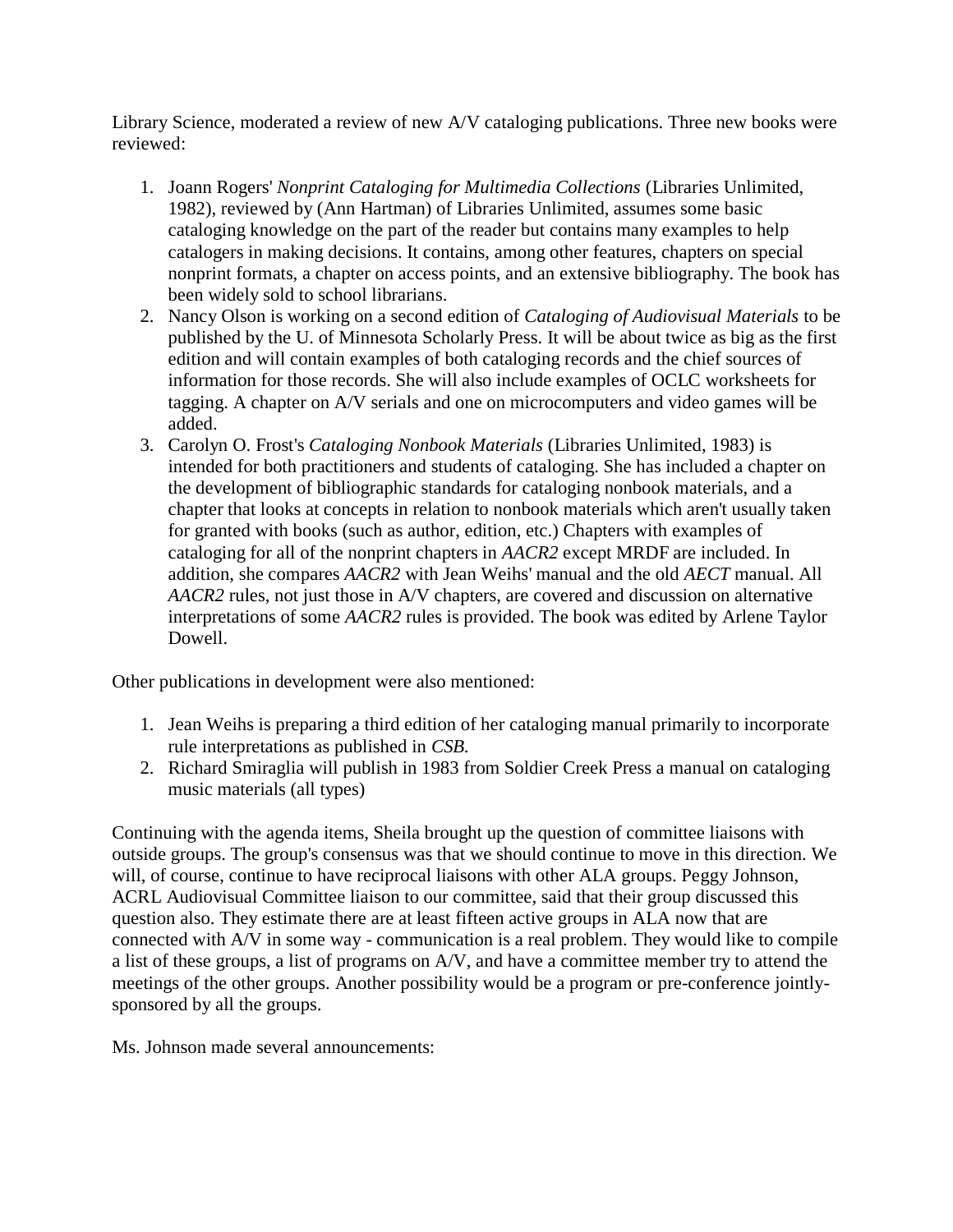- 1. The ACRL Audiovisual Committee will co-sponsor a program in LA with ACRL/EBSS entitled "The Micros Are Here : Models for Public Use" on Monday, June 27, 9:30- 12:00, which will present models of microcomputers in use in libraries.
- 2. They are also co-sponsoring a LITA/AVS program called "INTER-Action: Information Delivery in the 80's" on Sunday, June 26, 2-6 pm. The program will be expanded to an all-day pre-conference to be presented on Sept. 17 at the LITA conference in Baltimore.
- 3. The revised edition of Pearce Grove's *Nonprint Media for Academic Libraries* should appear in 1983.

As regards the Dallas conference in 1984, Sheila suggested that rather than plan our own program, our committee might co-sponsor a program on the preservation of nonprint media to be presented by RTSD/PLMS. We could spend our business meeting time editing Nancy's glossary. Marie Griffin moved that we co-sponsor the RTSD/PLMS program, and Martha Yee seconded it. The motion carried unanimously.

Martha Yee mentioned a proposal for an OLAC program in Dallas on the background of Chap. 21 of *AACR2* as it concerns audiovisual materials with Michael Gorman as possible speaker. Plans are not definite, but, if the programs develops, OLAC would like us as co-sponsor. Interest in the program was expressed by committee members.

Katha Massey described and requested co-sponsorship for a program being planned for Dallas by the LAMA/SS Statistics for Nonprint Media Committee on "Collecting of Special Format Statistics : the New ANSI Z.39.7" Representatives from different types of libraries will speak about their experiences collecting data on various nonprint collections using the new ANSI standard. Nancy Olson moved with a second by Martha Yee, that the RTSD Audiovisual Committee co-sponsor the program. The motion was carried unanimously.

With no further business, the meeting adjourned at 3:50 pm.

## **PROPOSED REWORDING OF TYPE OF RECORD -- MARC FORMAT V. Urbanski**

As many of you know MARBI is currently reviewing the films format to make changes so that the format can accommodate two- and three dimensional objects. As part of that review, Nancy Olson has submitted the following proposed additions for the "type of record" area of the fixed field. Nancy was hoping to include everything we catalog in one of the categories. As you review the expanded lists please take note of any material you catalog that did not get included. Please write Nancy with your suggestions and additions. Write: **Nancy Olson, Memorial Library, Mankato State University, Mankato, MN 56001.**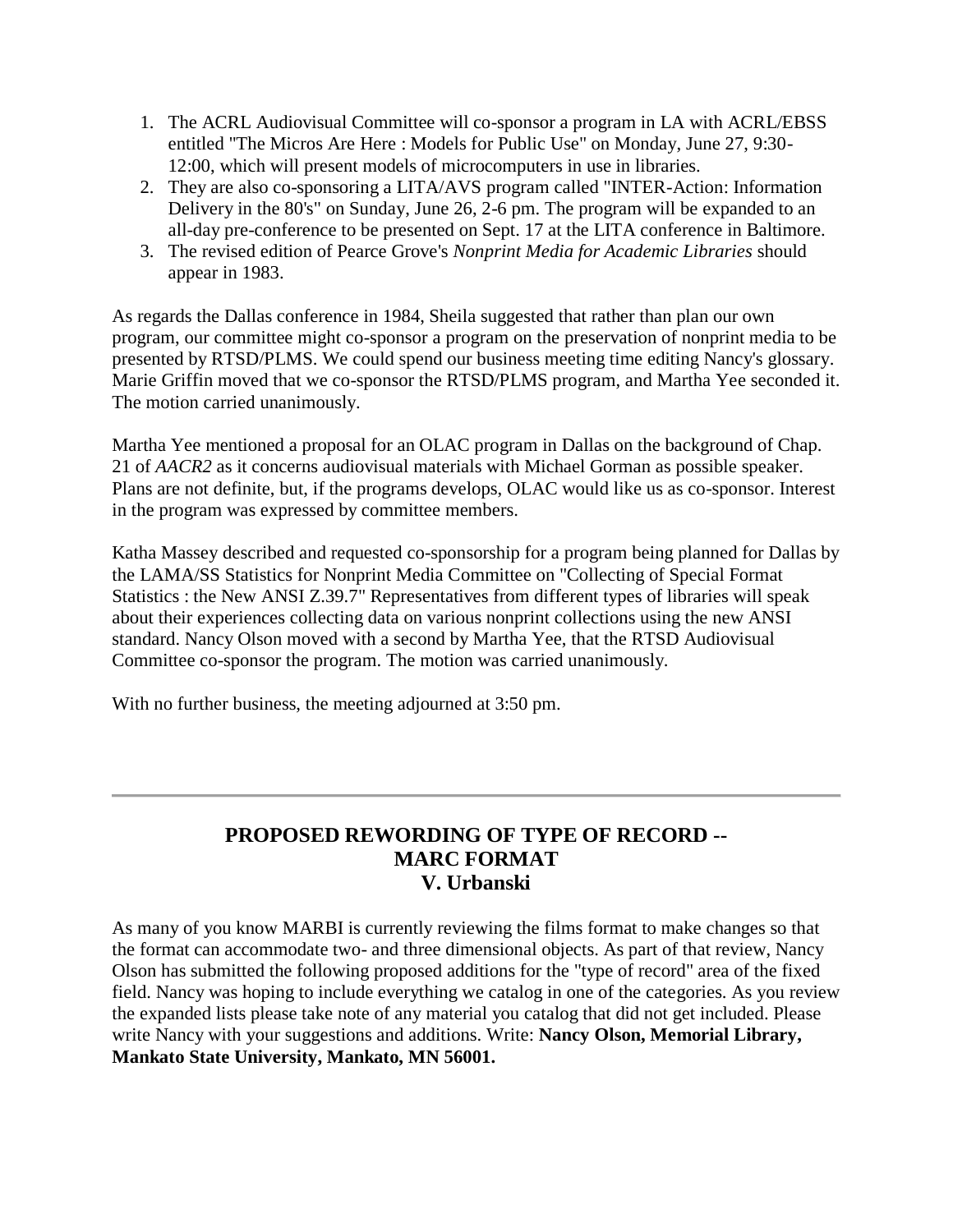**code "g" - Projected media** include the principal audiovisual media, (i.e., motion pictures, filmstrips, slides, transparencies, and videorecordings). All of these are intended for projection. Material specifically designed for overhead projection would also be included here.

**code "k" - Graphic materials** include collages, computer graphics, drawings, paintings, tapestries, photonegatives, photoprints, pictures, prints, posters, technical drawings, photomechanical reproductions, and reproductions of any of the above, etc. When graphic materials are used as instructional aids, code "n" is used.

**code "m" - Three-dimensional materials** include sculptures and other three-dimensiona art works, exhibits, machines, toys, games, stitchery, puppets, models, clothing, naturally occurring specimens, artifacts, reproductions of any of the above, etc. When threedimensional materials are used as instructional aids, code "n" is used. For example, puppets in a public library would be coded m; educational puppets would be coded "n". Note: Three-dimensional cartographic materials (relief models, globes, etc.) are not to be coded "m".

**code "n" - Instructional materials** include charts, dioramas, flash cards, microscope slides, educational models, realia used in education, duplicating masters, activity cards, educational toys and games, simulation games, study prints, spirit masters, transparency masters, etc., designed to be used for instructional purposes.

**code "o" - Kits** are identified separately because by definition they consist of a mixture of components from two or more categories of materials, no one of which is identifiable as the predominant constituent of the item, e.g., they may contain components that are projected materials, instructional materials, sound recordings, text material, etc., or they are single medium packages such is those called "lab kits" (footnote p. 20, AACR2).

## **ON-LINE AUDIOVISUAL CATALOGERS, INC. BUSINESS MEETING JANUARY 8, 1983**

The business meeting of On-Line Audiovisual Catalogers, Inc. was called to order by Chair Laurel Jizba at 8:13 p.m. in the Marriott Hotel, San Antonio, Texas.

The first item of business was the counting of the ballots for the two proposed amendments to the bylaws. A total of 76 valid ballots was received. The results announced later in the meeting were: Amendment No. 1 passed by a vote of 75 to 1; Amendment No. 2 passed unanimously.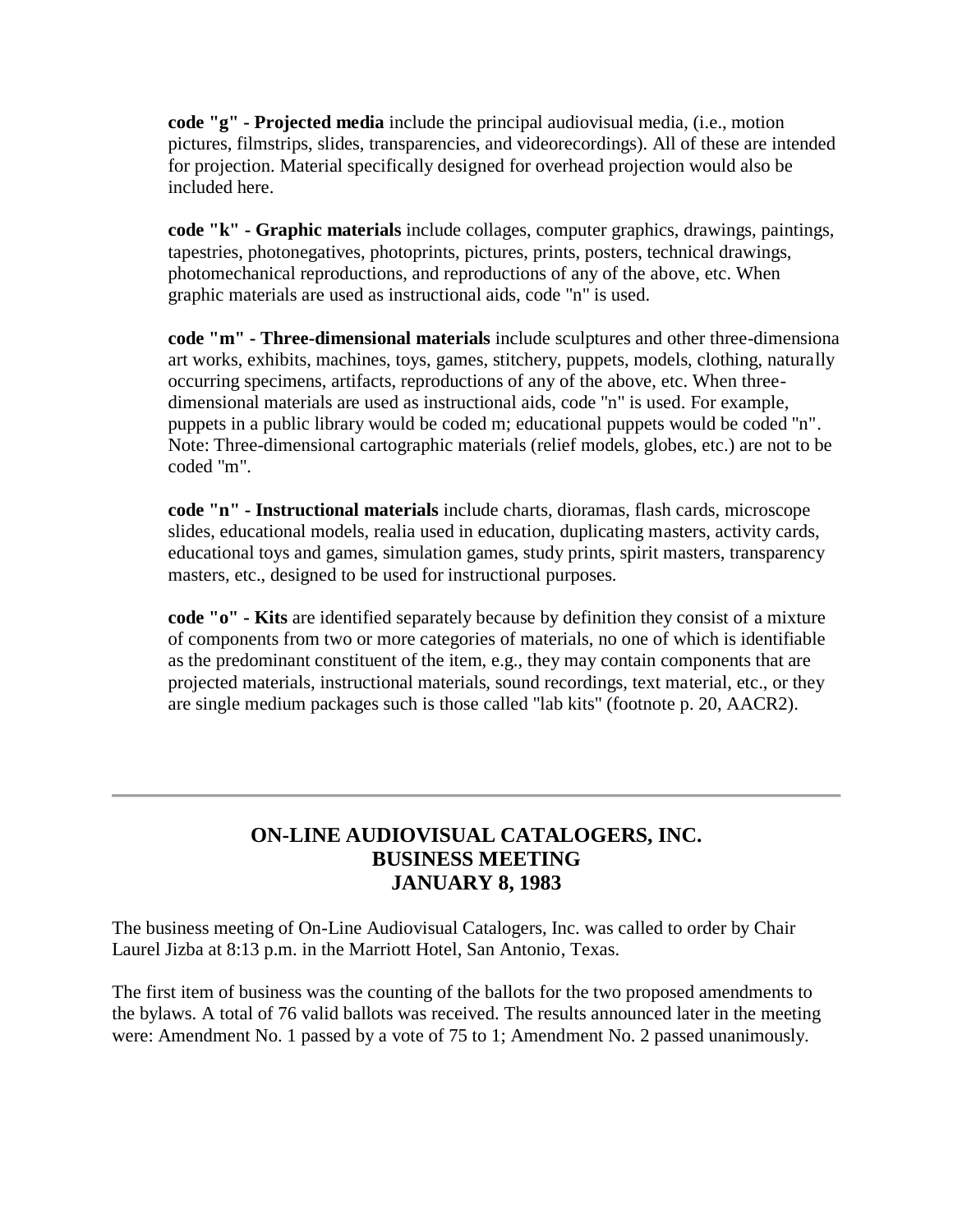Under new business the group discussed the meeting day and time for OLAC during the ALA conferences. The meetings have usually been scheduled for Saturday night, 8-10 pm. It was agreed to continue with this time slot since it is relatively conflict-free and convenient for all.

Laurel asked for a volunteer to replace her as one of the OLAC liaisons to MARBI which meets quarterly. Two of the meetings are held in conjunction with the ALA Annual and Midwinter Conferences; the other meetings are held in Washington, D.C. Christina McCawley, West Chester State College, expressed interest in and was appointed to the post.

Next the group considered a proposal from Verna Urbanski, OLAC *Newsletter* editor, to purchase a program for producing mailing labels for the *Newsletter.* The proposal was contained in a letter to the Board since Verna was unable to attend the Midwinter meeting. The University of North Florida will develop software for producing the labels using an Apple microcomputer. Although the program will belong to UNF, the right to use it will be passed on to any new editor of the *Newsletter.* After discussion Sheila Intner moved and Catherine Leonardi seconded the motion to have OLAC purchase the program. The motion carried.

Acting on another suggestion from Verna, Laurel moved that the bylaws be amended to change the office of vice-chair/chair-elect to vice-chair only. Catherine Leonardi seconded the motion. In the discussion which followed, Laurel stated her support for the proposed amendment in order to shorten the length of time one must commit in filling the vice-chair/chair/post-chair positions. Nancy Olson pointed out that the change might not allow for the continuity required to initiate projects and follow through on them. In addition, it would be difficult for someone who lacked experience as vice-chair to serve effectively as chair. The motion was defeated. Dorothy McGarry then moved to amend the by-laws to change the term of office for both chair and vicechair/chair-elect to one year and to stagger the two-year terms for secretary and treasurer. Martha Yee seconded. These changes would allow for continuity on the board while shortening the total time in office for a person elected as vice-chair/chair-elect. The motion passed. The proposed amendment will be brought to the membership for a vote.

Another discussion topic suggested by Verna concerned the effort and expense involved in providing complete volumes of the newsletter to members who join late in the year. She suggested that a notice be inserted in the *Newsletter* as follows: "Membership in On-Line Audiovisual Catalogers is based on the calendar year. Persons joining after June 30 will receive the September and December issues of the Newsletter and may purchase the current years' previous issues at a cost of \$2.50 for each issue. Membership applications received after August 30 will be considered to apply to the upcoming calendar year. No *Newsletter* will be sent until the March issue of the next calendar year." Both Nancy Olson and Catherine Leonardi, who have been involved in sending out the back issues, stated that the activity had not caused major problems. Catherine is handling much of this at the present time and is applying the following guidelines: if a member joins before issue No. 3 of the *Newsletter* is mailed, he/she is considered a current-year member and is sent all issues for that year. If a member joins after issue No. 3 is mailed, the dues are applied to the next membership year but issue No. 4 of the current year's Newsletter is supplied anyway. In the future Verna will be handling the printing and bulk mailing of the newsletter and is in the process of obtaining the bulk mailing permit. A new and slightly more expensive printer will be doing the printing. Perhaps this is the reason Verna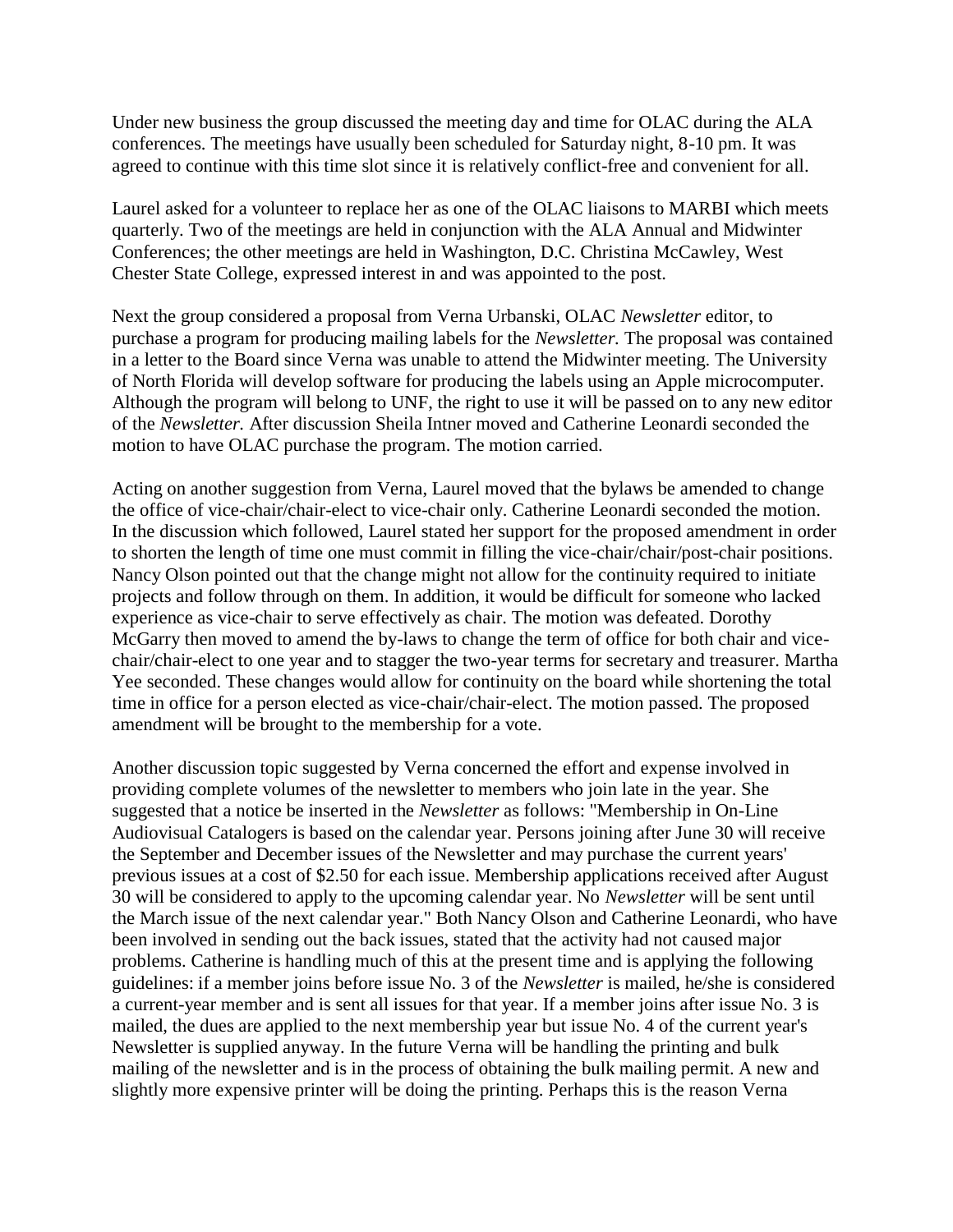suggested charging a flat rate of \$2.50 per back issue. Catherine currently charges \$1.25 for personal members and \$2.50 for institutional members. After discussion, the Board decided for the present to continue Catherine's practice concerning the cutoff for current-year membership and the sending out of back issues as outlined above. The charge of \$1.25 and \$2.50 per year will also be continued. It was agreed that a notice about the availability and cost of back issues should be printed in the *Newsletter*.

Catherine asked how long to keep back issues. The Board agreed that the master copies of older issues should be preserved forever. Laurel suggested that at least ten copies of older issues be kept on hand. The need to preserve OLAC's records prompted the Board to agree to place a request in the *Newsletter* for someone with the appropriate skills, time, and space to serve as the organization's archivist.

The Board also decided to institute an additional \$2.00 charge for foreign subscribers to cover the cost of postage and envelopes. The *Newsletter* must be placed in sealed envelopes for mailing to these members and cannot go at bulk rates. In order to alleviate problems with checks in foreign currency, Catherine will write a notice for the next *Newsletter* stating that foreign subscribers should convert their payment to U.S. dollars and send checks drawn on a U.S. Bank.

Laurel will work on a new membership form incorporating information about many of the topics discussed at this meeting. She will circulate a draft for comments from members of the Board.

Glenn Patton, Instructional Coordinator, OCLC Cataloging Services Dept., talked about the possiblity, which has been explored by OCLC and the Map Online Users Group, of having OCLC provide "train-the-trainers workshops" for the non-book formats. Many of the networks have enough to do in providing general training in the basic formats; often they do not have the time or the expertise to handle "odd" formats such as maps, manuscripts, audiovisual materials. Some of the networks have turned to users in their areas to provide this training. If OCLC were to help with training the people who conduct such workshops, it would provide OCLC with the opportunity to distribute uniformly accurate information on OCLC policies and system implications and provide the trainers with a common base of knowledge. Such workshops might be field regionally and/or attached to another meeting. OLAC members present expressed much interest in the proposal and thought that OCLC could provide a great service by pursuing the idea. Laurel will write a letter to Glenn Patton indicating interest on the part of OLAC.

The [treasurer's report,](http://ublib.buffalo.edu/libraries/units/cts/olac/newsletters/mar83.html#treasurer) copies of which were distributed to the Board by Catherine Leonardi, will be published in the next issue of the *Newsletter*.

Catherine raised several topics for discussion:

- 1. The Board decided that, when a member fails to pay renewal dues, the first issue of the *Newsletter* will be sent to the member but not the second.
- 2. The Board agreed that the treasurer should send out separate renewal notices for institutional members.
- 3. 1983 dues will be welcomed by the treasurer.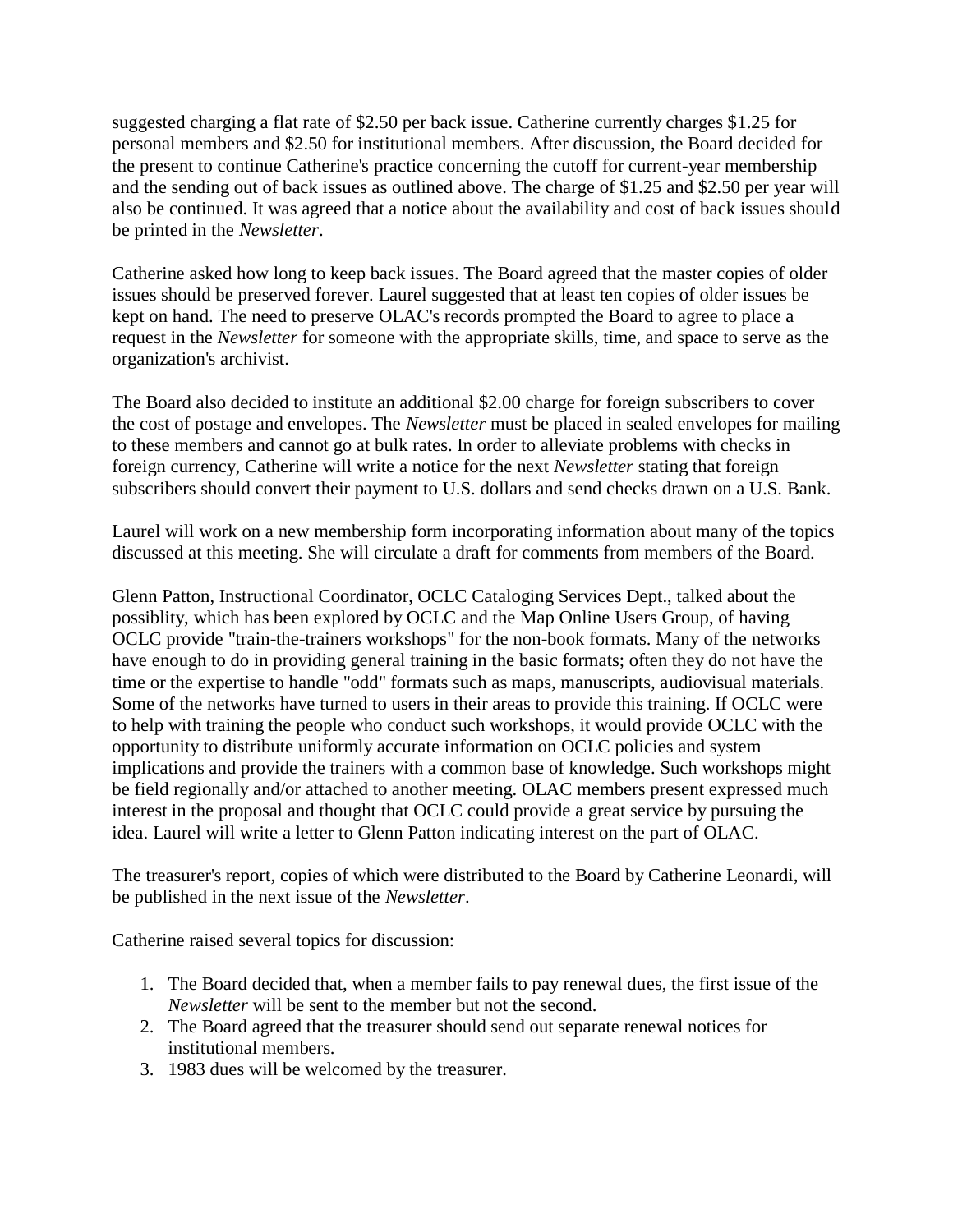4. The treasurer asked why she should have received a renewal bill for the *MOUG Newsletter*. Nancy Olson explained that, since the chairs of all the OCLC users groups had agreed to exchange newsletters, she should not have received it. Laurel will contact the chairperson of each user group and confirm the exchange policy. She will send Catherine a list of names and addresses so we can send our newsletter to them as scheduled.

Nancy Olson gave a progress report on her work as Visiting Scholar at OCLC (see [Dec.1982](http://ublib.buffalo.edu/libraries/units/cts/olac/newsletters/dec82.html#scholar)  *[OLAC Newsletter](http://ublib.buffalo.edu/libraries/units/cts/olac/newsletters/dec82.html#scholar)*). She described her time there as fascinating because she has been able to "work on A/V problems and get paid for it without having to catalog a truck of stuff a day." Much of her time has been spent on a rapidly expanding A/V cataloging problem microcomputer software and video games. In a meeting at OCLC Nancy, Glenn, Ben Tucker of LC, and Edward Swanson, voting member of CC:DA, looked at examples of these materials, Chapter 9 of *AACR2*, and pages of Sue Dodd's new manual on the cataloging of MRDF. After three days, they had worked out possibilities for making Chapter 9 work for the new materials. A suggestion was made to CC:DA at the Midwinter meeting that a Task Force be formed to investigate the problem and report at ALA in Los Angeles. If the Task Force recommendations are approved, they will be printed in *CSB*. This would be in lieu of waiting years for a possible revision of *AACR2* itself by the Joint Steering Committee. The statement in *CSB* will coincide with an *OCLC Technical Bulletin* on the topic. MARBI has approved the MRDF format, but it has not yet been published. LC announced at the MARBI meeting at Midwinter that it plans to publish the format - probably as a supplement to the *MARC Formats for Bibliographic Data* sometime in the spring. OCLC can then begin to implement the format, and, in fact, is already working on changes needed to do that - estimates for implementation are fall 1983.

The willingness of LC to publish general statements in *CSD* that do not affect LC practice but do greatly affect many other libraries across the country is seen as a positive step. The first example of this will be a statement in the next *CSB* providing guidelines on locally produced videorecordings and off-air tapings.

Nancy announced that she will be teaching a microcomputer software cataloging workshop, July 19-21, at Mankato State University, Mankato, Minnesota. Write her for more details!

Laurel expressed thanks on behalf of OLAC to both Nancy and Glenn for all the work they are doing for catalogers of audiovisual materials. She will write a letter from OLAC to Neal Kaske thanking OCLC for its support of Nancy as Visiting Scholar.

The last item of business was a request to co-sponsor the RTSD Audiovisual Committee program in Los Angeles. The Board agreed to the request and will ask Arno Kastner, OLAC liaison to the committee, to help the program committee if needed.

Having no further business, the meeting was adjourned at 10:45 p.m.

Katha D. Massey Secretary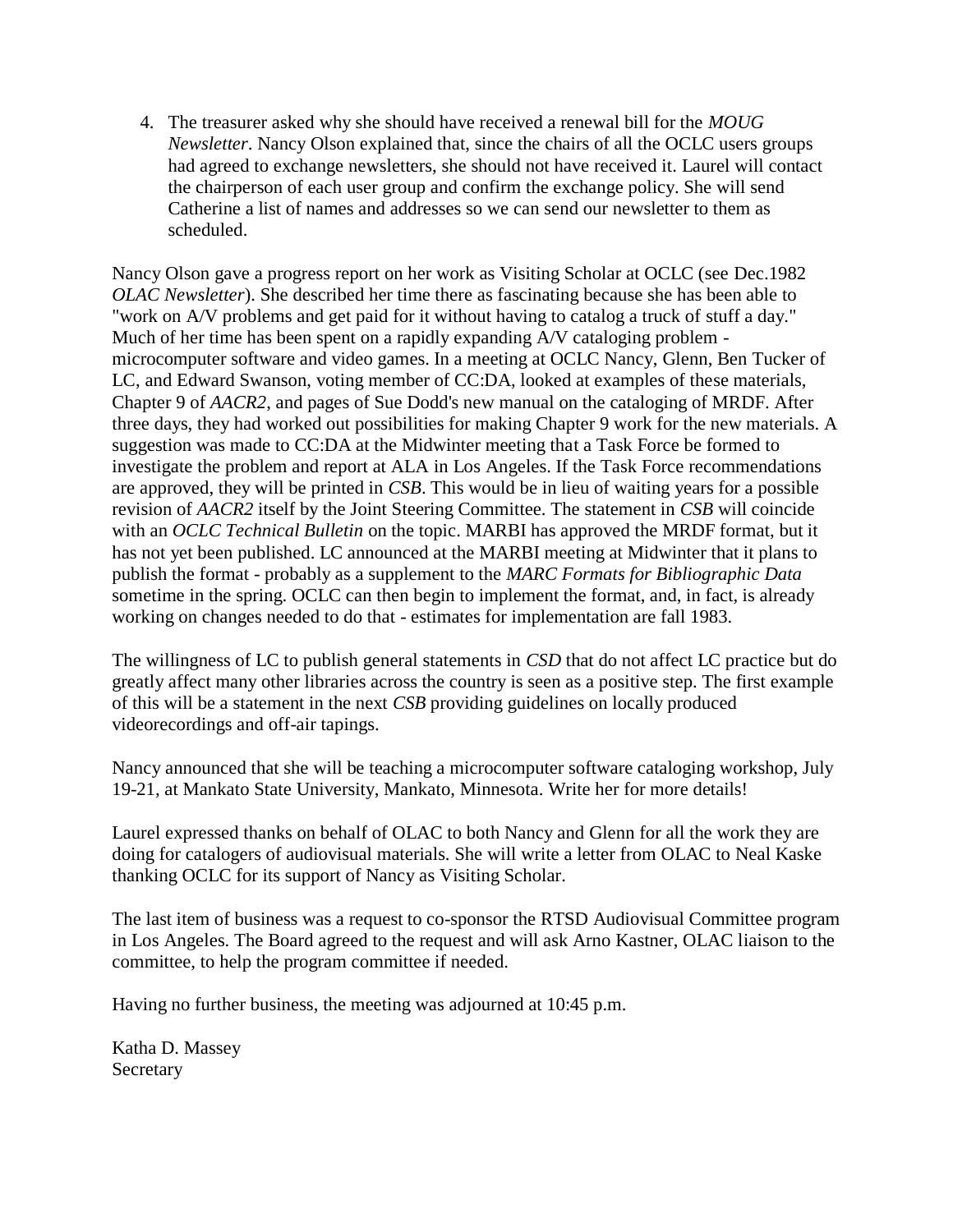Persons attending the meeting were:

Laurel Jizba, Indiana University; Sheila Intner, Columbia University School of Library Service; Katha Massey, University of Georgia; Catherine Leonardi, Duke University; Nancy Olson, OCLC/Mankato State University; Glenn Patton, OCLC; Martha Yee, UCLA; Dorothy McGarry, UCLA; Christina McCawley; West Chester State College; Arno Kastner, New York University; J. O. Wallace, San Antonio College; Visvaldis Vidmanis, Becker Junior College; Metod M. Milac, Syracuse University Libraries; Guy Abbot, Syracuse University Libraries.

# **PROGRESS REPORT FROM OCLC'S VISITING SCHOLAR Nancy Olson**

When I applied to be Visiting Scholar at OCLC, cataloging of microcomputer software was not one of my projects. I knew cataloging for these items could not be input into OCLC, and I was aware of a growing collection of uncataloged Apple software in my own library, but I had other audiovisual cataloging projects I considered more important.

In the six months that elapsed between the time I prepared my original proposal, and the time I arrived at OCLC in October, a number of developments affected my work. I had begun discussing my primary concern, audiovisual cataloging policy, during ALA at Philadelphia with people from LC, OCLC, and the cataloging profession. These discussions continued, and by the time I arrived at OCLC, the matter was well on its way to resolution.

Most of the letters and phone calls I received from audiovisual catalogers during the months before I came to OCLC were about two problems:

- 1. AACR2 chapter 9 rules for cataloging machine-readable data files were not appropriate for cataloging microcomputer software, and
- 2. cataloging prepared using AACR2 chapter 9 could not be input into OCLC.

When I first met with groups of OCLC staff members, I found many people at OCLC had received requests about cataloging of microcomputer software and machine-readable data files. At a meeting October 14 with Glenn Patton, Marilyn Nasatir, and Carol Davis, it was agreed that I would look at the cataloging rules and prepare a position paper for OCLC on cataloging of microcomputer software, and prepare proposed AACR2 rule changes needed for this cataloging. A proposal for rules change would then be presented for the Midwinter meeting of CC:DA (ALA RTSD committee for cataloging: description and access).

I would also help provide Marilyn Nasatir, Bibliographic Maintenance, with evidence of the need for OCLC to implement the MARC format update which includes the changes for the machine-readable data file cataloging.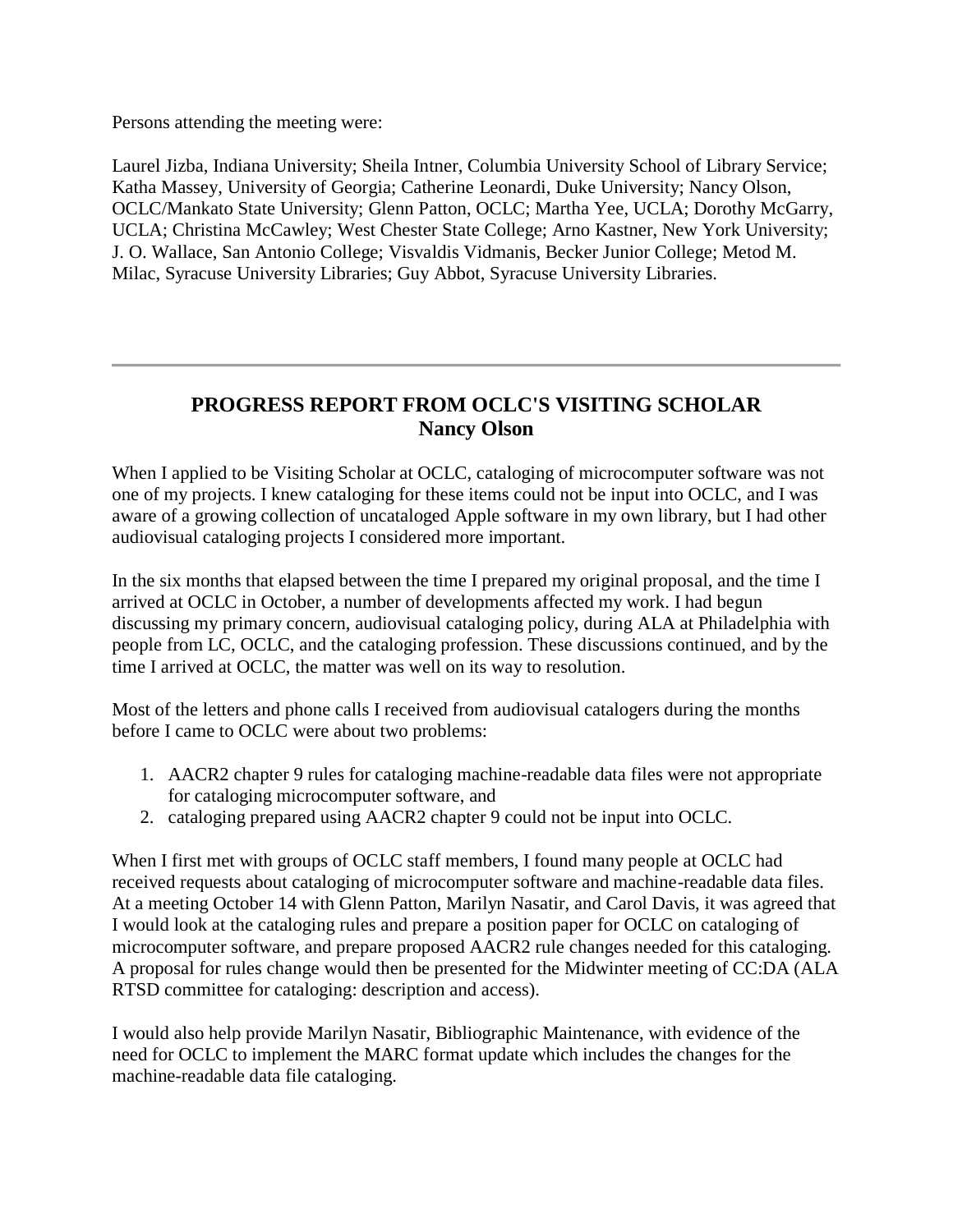My second (of five) blocks of OCLC time began with a trip to the Library of Congress to discuss audiovisual cataloging problems, including problems of cataloging microcomputer software, with the head of the audiovisual cataloging section, Richard Thaxter.

Dick and I met with Ben R. Tucker, Chief, Office of Descriptive Cataloging Policy at LC. We discussed a number of topics, then focused on the software cataloging problem, and the difficulties of getting cataloging rules changed. We agreed that people need to be able to catalog microcomputer software soon, and that they wanted guidance. We had hoped Sue A. Dodd, University of North Carolina, could join us in these discussions, but she was ill.

Dick and I also met with Phyllis Bruns, Automation Planning Specialist at LC, about the changes to the MARC format for 2 and 3 dimensional materials. These changes, when implemented by OCLC, will allow AV catalogers to input cataloging for works of art and reproductions; all the materials which do not fit in the special instructional materials or projected media categories.

During meetings at OCLC November 4 we discussed implementation of the MARC format for machine-readable data files, problems with the rules, needs of users, etc. I offered to prepare a manual of cataloging examples, to be published as part of the Minnesota AACR2 Trainers series of manuals.

A log-on message November 8 invited OCLC users to call me about problems of cataloging machine-readable data files and microcomputer software. I asked each caller a list of questions, and prepared a daily summary of calls and chart of responses. These calls helped show OCLC that users need to have the MARC format for machine-readable data files implemented.

November 14-16 Ben Tucker and Edward Swanson (CC:DA member) came to OCLC, as guests of OCLC, to meet with Glenn Patton and me for further discussion of cataloging rules for microcomputer software. We had a number of documents to look at:

- pages from *Cataloging Machine-readable Data Files* by Sue A. Dodd (she was invited to attend but was unable to do so, and so sent materials from her book, which is being published by ALA);
- an alternative rule proposal, prepared by Edward Swanson; *Guidelines for processing and cataloging computer software*, by the Iowa Department of Public Instruction;
- *How to catalog computer programs*, from the Montgomery County (Maryland) Schools;
- *Cataloging computer software*, by Beverly Best, in CMC (Computers and the Media), Winter, 1982; and assorted examples from the OCLC data base.

We also had at least 30 packages of microcomputer software loaned to us by Hugh Durbin, media director of the Columbus Public Schools, and chair of the school user's group of OCLC.

We identified the following problem areas in chapter 9 of AACR2 when it is applied to microcomputer software and video games.

- chief source of information
- $\bullet$  gmd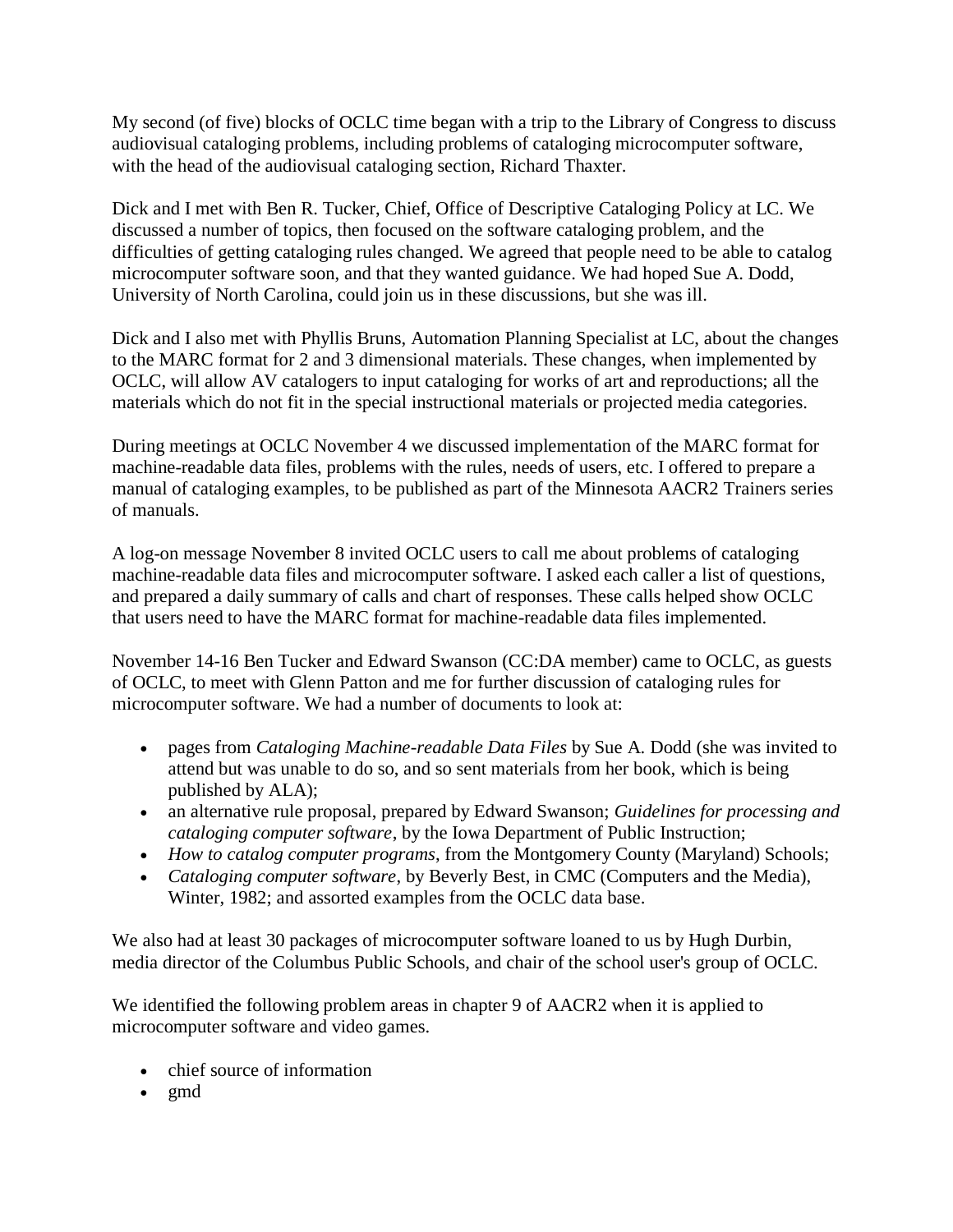- edition statement
- physical description areas
- additional access points.

We came to agreement about each of these areas, then discussed what changes the MARC format would need. We discussed how to approach CC:DA and MARBI, timetables, and how OCLC might proceed.

Our proposals concerning the rules will go to a Task Force to be appointed by CC:DA. This task force should be able to report at Los Angeles. Their report, when adopted by CC:DA, will be published by OCLC in a technical bulletin and by LC in the *Cataloging Service Bulletin* and will become national policy. We are not proposing rules changes at this time, since the Joint Steering Committee (JSC) has announced it will not consider any such changes until the British, Canadians, and Australians have looked at the problems of cataloging machine-readable data files and microcomputer software. (NOTE: In San Antonio at Midwinter CC:DA (Committee on Cataloging : Description and Access), at this group's request, formed a Task Force to review the group's preliminary report.--Ed.)

We hope to get word out about what is being done in this area before too many people and/or groups spend much more time preparing their own guidelines.

I have been able to gather information and bring people together to work on this problem because OCLC funded me as Visiting Scholar. I feel that, without OCLC's support, the development of a national policy for the cataloging of microcomputer software would have taken several years, and a great deal of effort would have been wasted as people developed cataloging systems independently.

The letters I've received and the log-on message responses have helped convince OCLC to advance the implementation of the MARC MRDF format by several years. It is now planned for implementation late in 1983. LC has no plans to implement the MARC format for machinereadable data files, since it does not acquire these items for its own collections.

Further developments on visiting scholar projects include:

#### **Cataloging policy and interpretation for audiovisual materials (or non-book materials not cataloged at LC.**

There is not LC policy for OCLC to follow when LC does not catalog the materials in question. I have discussed this problem with Ben R. Tucker and with Dick Thaxter, Head, Audiovisual Cataloging, LC, and with several staff members at OCLC. A policy for OCLC users is being developed.

#### **OCLC input of bibliographic records for materials not cataloged by LC.**

There are no LC standards for OCLC to follow when LC does not input bibliographic records for certain types of materials. This question, and the above, are complicated by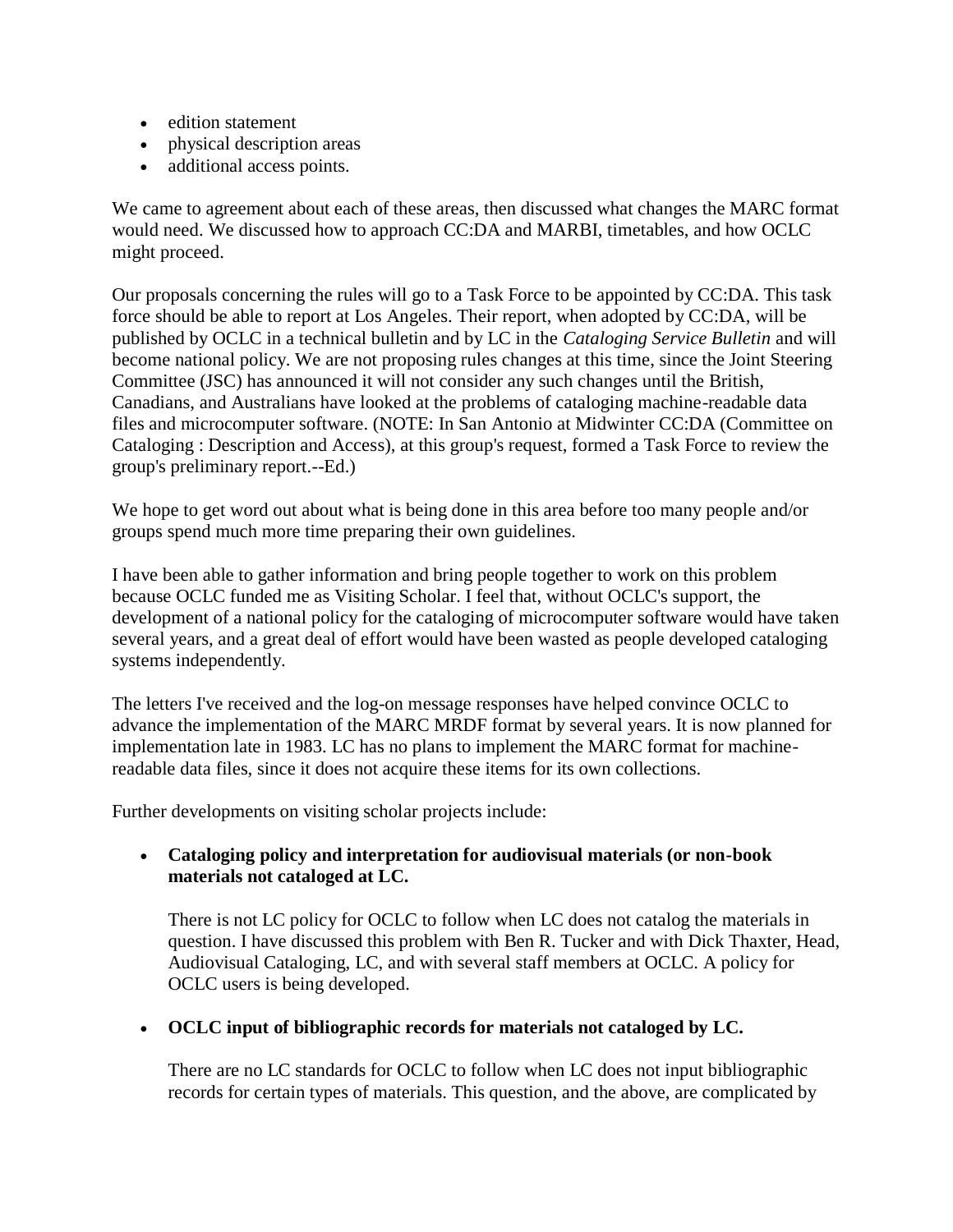LC's cataloging of certain materials according to their own internal policies which may well differ from those policies of OCLC institutions. This problem is also being discussed with LC and OCLC staff.

#### **Cataloging and OCLC input for newly developed materials not specifically covered by AACR2 or any of the MARC formats.**

AACR2 rule 0.1 states the general rules are the "basis for cataloging uncommonly collected materials of all kinds and library materials yet unknown." Cataloging of new materials, therefore, should be possible using the appropriate chapter(s) of AACR2 as guidelines. I am exploring, in discussions with OCLC staff members, LC staff, and others, the possibilities of reserving certain type-of-material codes in the films format for these new materials.

#### **Prepare a glossary of AV terminology.**

The RTSD AV committee is helping me identify terms to be included and will review the definitions. It is planned to limit the glossary to those terms needed for catalogers and acquisitions personnel, although this is being discussed at ALA Midwinter (San Antonio). The glossary will be published late in 1983.

## **DREXEL SCHOLARS REQUEST HELP**

Dr. Jerry Saye of the Drexel University School of Library and Information Science contacted us recently to request help from audiovisual catalogers.

I am writing to solicit assistance in a project which Sherry Valuchi and I have undertaken in the past two years. We are preparing for American Library Association publication an edited compilation of cataloging notes which will reflect documents cataloged under Chapters 2 through 12 of AACR2. Whenever possible we are using cataloging examples from the Library of Congress. There are, however, several types of materials which LC does not catalog or handles in very limited numbers. We are writing to ... request that any members who might have AACR2 cataloging with notes for microforms, kits, MRDF, art originals, charts, flash cards, pictures, technical drawings, dioramas, games, microcope slides, models, realia, or globes submit copies of this cataloging to us. If they wish, catalogers could just send us the OCLC control numbers for the items.

Dr. Saye's address is: **Dr. Jerry D. Saye Drexel University School of Library and Information Science, Philadelphia, PA 19104**

--Editor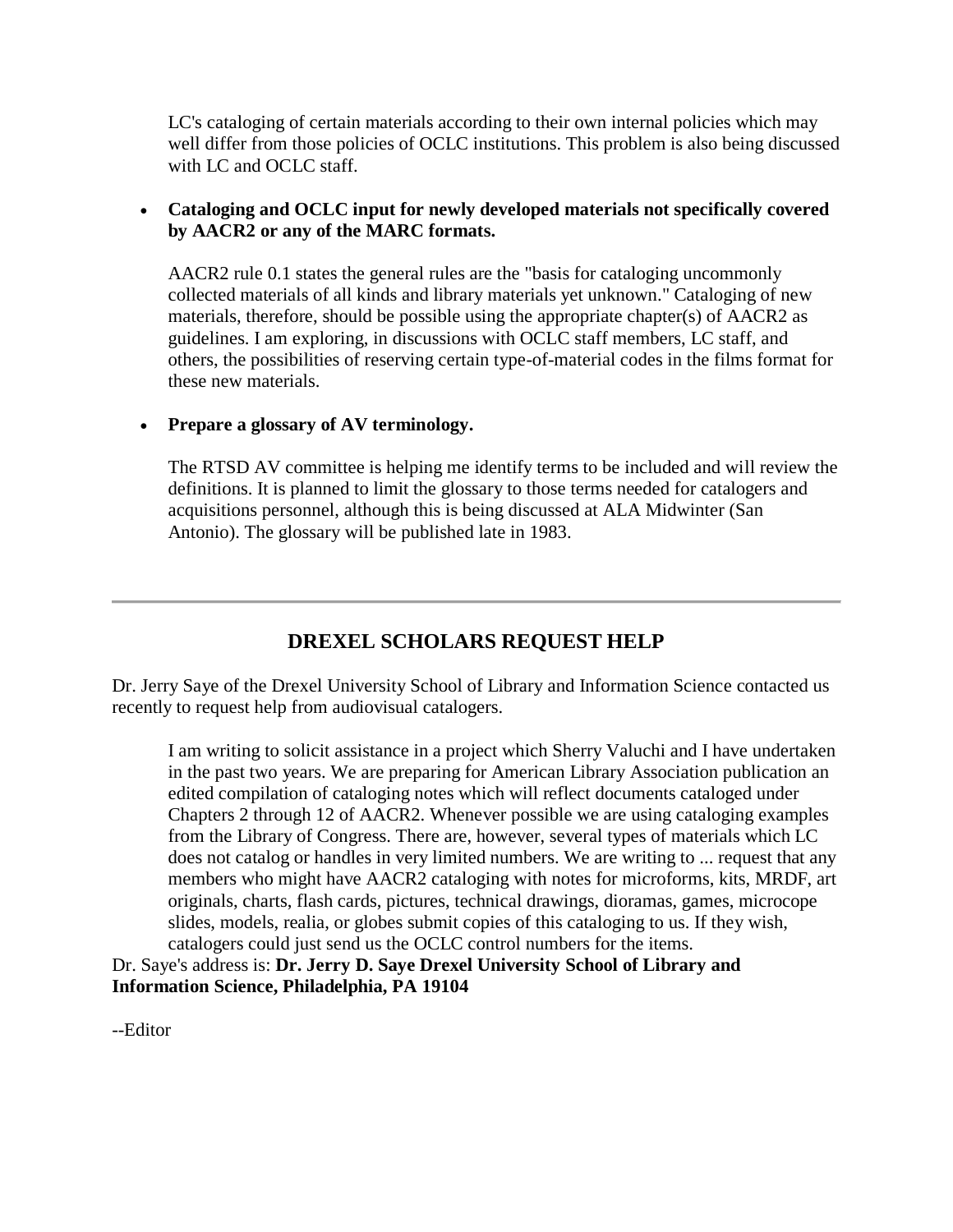## **QUALITY CATALOGING V. Urbanski**

What do you think of the quality of the member input AV cataloging you find on OCLC? I hear everything from "excellent" to "awful". The OLUC grows daily and it is easy to lose touch with what sort of "quality" is going with the "quantity". We'd like to hear from you on this. After all, you use the network databases every day. Who better to judge the cataloging they find? Write your editor and she will pass along your comments to the networks. (Address at end of [From the](http://ublib.buffalo.edu/libraries/units/cts/olac/newsletters/mar83.html#editor)  [Editor](http://ublib.buffalo.edu/libraries/units/cts/olac/newsletters/mar83.html#editor) section.)

## **THE LIBRARY OF CONGRESS VIEW OF AUDIOVISUAL COPIES, EDITIONS, ETC.**

# **Ben R. Tucker, Chief Office for Descriptive Cataloging Policy**

The Library of Congress feels that the key to a proper understanding of what constitutes an audiovisual edition is a consideration of the basic intellectual/artistic content of the audiovisual manifestation. Thus we make separate records when there is any significant change in content (as is the case with longer or shorter versions, versions tailored to different audiences, etc.) We have found it necessary to go one step beyond this primary understanding, in order to provide separate records for each medium (e.g., the film and the videorecording of the same motion picture). We do not go further than this, however, so that we do not make records for each format within a medium, e.g., the Beta and the VHS forms of videocassettes. For the multiformat categories of audiovisual works, the data sheets that we catalog from usually give us the requisite information on these multiple formats. Our catalog records nonetheless give an account of the several formats, as we try to provide something adaptable by any library no matter which single format it acquires.

Such considerations do not derive from AACR2 rules. How many bibliographic records a library creates (i.e., deciding on one record and calling items covered by the one record "issues" or .. copies," or deciding on multiple records and calling the items covered separate "editions") is a matter of administrative policy, not cataloging rules. The administrative policy outlined above, according to which we create separate records for different media but not for different formats within a medium represents a delicate compromise between our ambition to produce records useful to others and our fiscal constraints, particularly in recent years.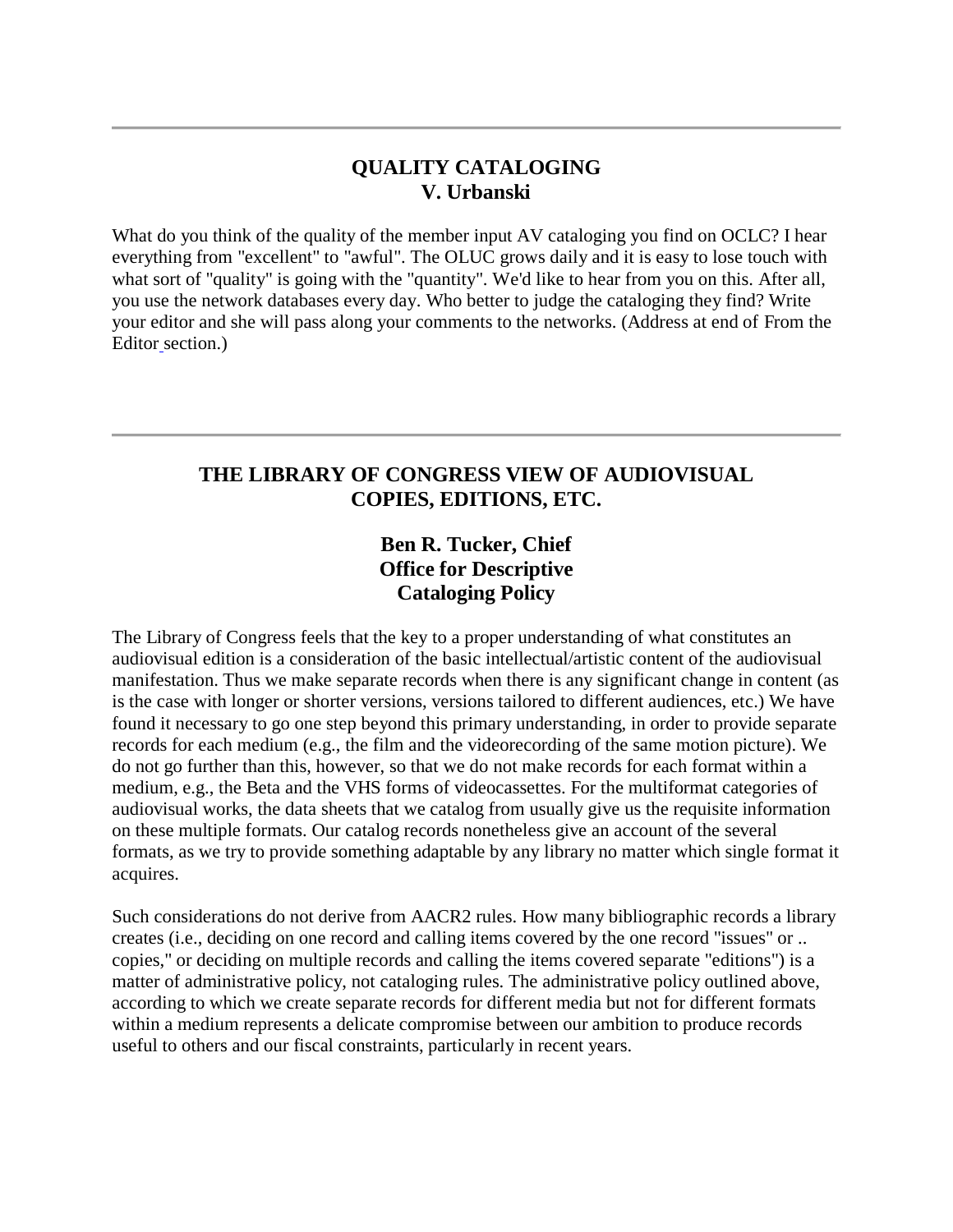#### **RTSD AV PLANS A/V EDITIONS WORKSHOP AT LA ALA**

Martha Yee, member of RTSD AV, notified us recently of an AV cataloging information session and clinic on editions, copies and reproductions of AV works. The session will focus on identifying what's what and deciding how to handle items. Date for this marvelous meeting is Sunday, June 26, 1983, 11:30 am to 12:30 pm. Please check your conference program for the location of the RTSD AV Committee business meeting. The program will follow. This instructional session and AV clinic will feature Glenn Patton of OCLC and Richard Thaxter from LC who will discuss the policies of their institutions with regard to the object of an AV description, and entertain questions and discuss problems brought by the audience. Nancy Olson, author of *Cataloging of Audiovisual Materials*, will also be present. It would be helpful if members could bring specific examples, either the items themselves, or surrogates of the chief source of information.

--Editor

# **CHANGE OF ADDRESS**

If your address changes please notify Catherine Leonardi, OLAC's treasurer. Write: **Catherine Leonardi, 3604 Suffolk, Durham, NC 27707**

## **TECHNICAL BULLETIN ON LOCALLY REPRODUCED VIDEORECORDINGS COMING SOON V. Urbanksi**

OCLC and LC have come to an agreement on how to handle locally reproduced and off-air videorecordings. This information, when available, will replace that which we published in [vol.](http://ublib.buffalo.edu/libraries/units/cts/olac/newsletters/mar82.html#howto)  [2, no. 1 o](http://ublib.buffalo.edu/libraries/units/cts/olac/newsletters/mar82.html#howto)f this *Newsletter.* OCLC's Glenn Patton comments:

"Most recent information indicates that the Technical Bulletin on videorecordings will be published in February. Since we distribute them in bulk to the networks for redistribution, actual timing often depends on what other materials (newsletters, etc.) the network may need to distribute at the time. Thus, most users probably won't see it until some time in March."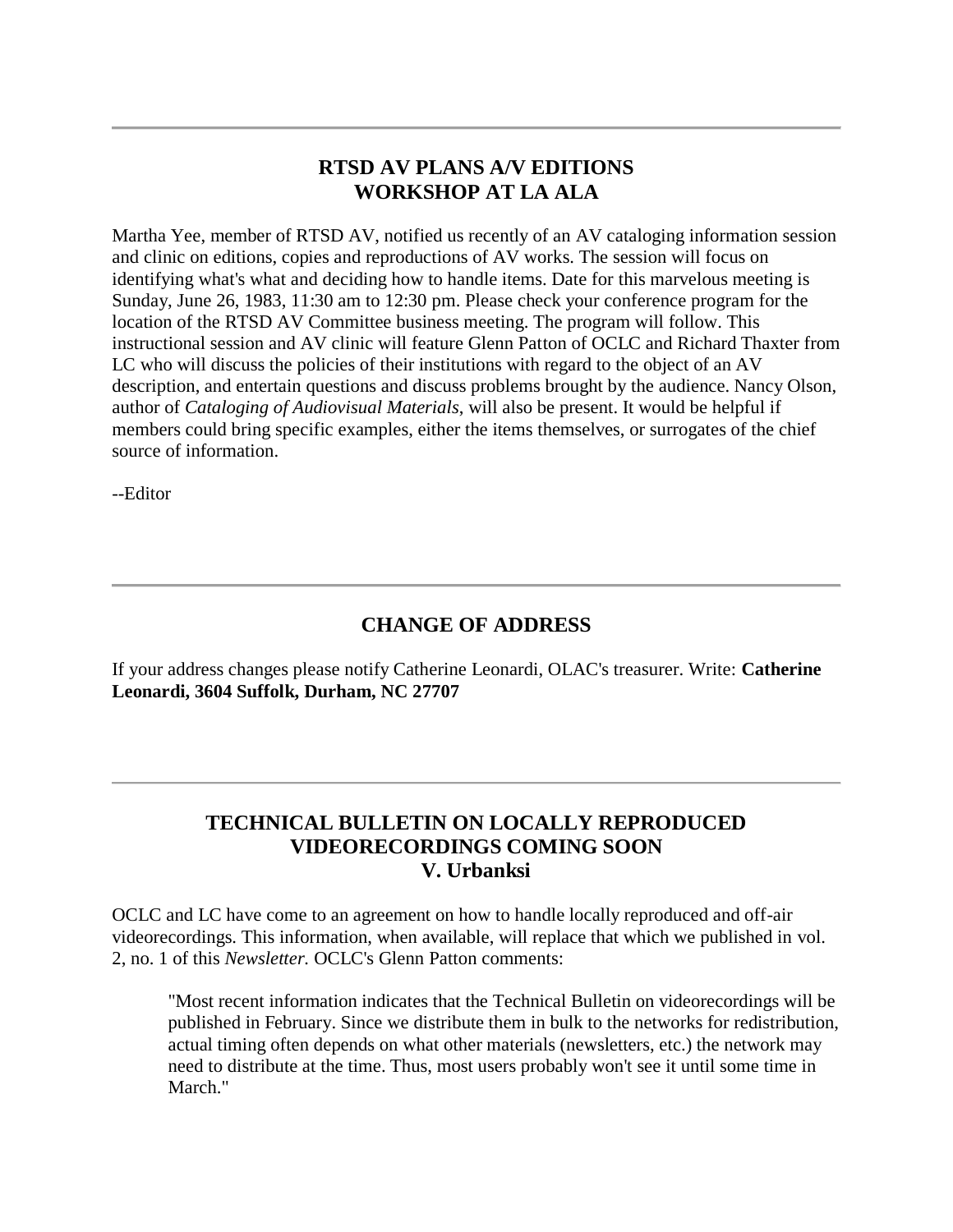AV catalogers owe Dick Thaxter of LC's Special Materials Cataloging Division and OCLC's Glenn Patton a note of thanks for their timely joint efforts to resolve some very troubling questions regarding the handling of this material.

## **OCLC COMPLETES LOADING OF LC-MARC AV RECORDS Glenn Patton**

On 1982 November 19, OCLC resumed the loading of Library of Congress MARC records for audiovisual materials. No records had been loaded since the AACR2 conversion in 1980 December. On November 19, records created from 1980 December through 1981 May were processed. The first group of records loaded represented pre-AACR2 cataloging including new cataloging from the end of 1980 and corrections to records already distributed. Records in AACR2 form were not released until 1981 September. Loading continued on the weekend of 1982 December 3-4 when records created from 1981 June through 1982 March were processed. On 1982 December 10-11, loading of the backlog was completed with processing of records created between 1982 April and 1982 November. The total number of records processed was 9399, of which approximately 20% were corrections to previously issued MARC records.

LC AV records (which are distributed monthly) will be loaded on a regular basis along with LC-MARC records for books (distributed weekly), maps (distributed monthly), name authorities (distributed weekly) and National Library of Medicine records for books (distributed weekly). Loading of newly distributed records is announced in log-on messages and in the weekly "Online Report of OCLC System Condition."

Loading of AV records was delayed because of the necessity of modifying DIRECTLOAD (the program which loads incoming LC-MARC records into the Online Union Catalog, compares those records with existing records and, where possible, merges LC-MARC records with existing records) so that it could be run with the AACR2 conversion software which compares incoming pre-AACR2 LC-MARC records with the Name Authority File. Those changes were further complicated by significant changes to the Fixed Field and 007 field which resulted in conversions to the Online Union Catalog in 1981 August. Pre-AACR2 records from LC had to undergo those conversions also. The corporate-wide effort to increase system stability allowed little staff time for preparing, testing and installing these changes, but the process is finally completed.

The timely completion of this project was hampered by two factors which strongly influenced the priority assigned to the activity. LC-MARC AV records are not heavily used for Cataloging Subsystem produces and updates by OCLC users. Of the 55,437 LC created records which were in the Online Union Catalog as of 1982 October 9, 29,499 or 53.2% have no holdings symbol (other than DLC) attached. Of those that have been used (25,938), 84% have 5 or fewer holdings symbols attached.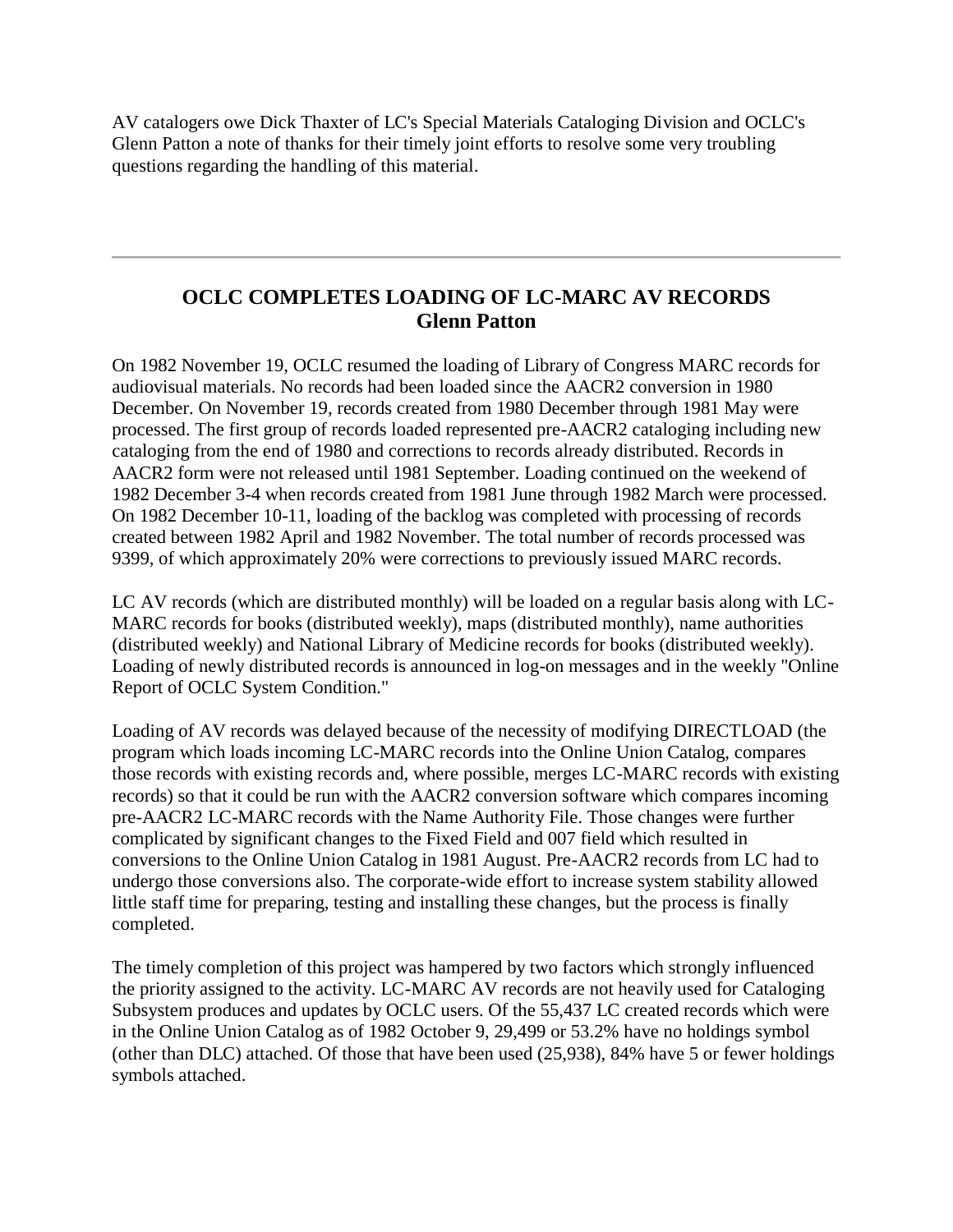In addition, in spite of the request which appeared in the [June 1982](http://ublib.buffalo.edu/libraries/units/cts/olac/newsletters/june82.html#avtapes) OLAC *Newsletter* (and earlier mentions of the delay in loading), the file of letters requesting that LC-MARC records be loaded as soon as possible consists of 4 letters which resulted from the *Newsletter* article and one letter which resulted from a query to LC's Audiovisual Section.

## **RTSD ROADSHOWS ON AV V. Urbanski**

Nancy Olson has notified us that she is working with RTSD's Executive Director Bill Bunnel on tentative plans for a series of AACR2 non-print cataloging workshops to be sponsored by RTSD. Though planning is in its initial stages, Olson is hopeful that this fall or next spring will see these workshops take place. In addition to the AV chapters (7, 8, and 10), Olson wants to include 3 (cartographic materials), 4 (manuscripts), 5 (music), 6 (sound recordings) and 9 (machinereadable data files). This is terrifically exciting news! Let's hope it can all come to pass. AV catalogers once again owe Nancy Olson a vote of thanks for her initiative and creative thinking. Thanks from us all, Nancy.

## **WORKSHOPS ANNOUNCED**

Georgia Library Association, Resources and Technical Services Division is sponsoring an audiovisual cataloging workshop April 28, 1983 in Atlanta. The workshop will focus on the descriptive cataloging of AV materials covered in Chapters 7, 8 and 10 of AACR2 as well as kits. The workshop will be conducted by Verna Urbanski. For a detailed brochure contact: **Richard Reeb, William Russell Pullen Library, Georgia State University, 100 Decatur St., SE Atlanta, GA 30303.**

Columbia University, School of Library Service is sponsoring a workshop seminar "Managing Media On-Line" May 21, 1983 in New York City. The seminar is for library and information managers and will focus on how to implement automated bibliographic access systems successfully. Speakers include: Michael Gonnan on automation; Nancy Olson on cataloging media; and Heike Kordish on managing change. Cost is \$85.00. Registrations will be accepted until April 18, 1983. For a brochure or further information, contact: **Sheila Intner, School of Library Service, Columbia University, New York, NY 10027** or call **212-280-2294**.

Mankato State University, Mankato, Minnesota, Library Media Education Dept. is offering a workshop on cataloging of microcomputer software and video games, July 19-21, 1983. The course will be taught by Nancy Olson and will earn 2 graduate credits (quarter hour). For costs, housing information, etc., write **LME Dept. Mankato State University Mankato, MN 56001**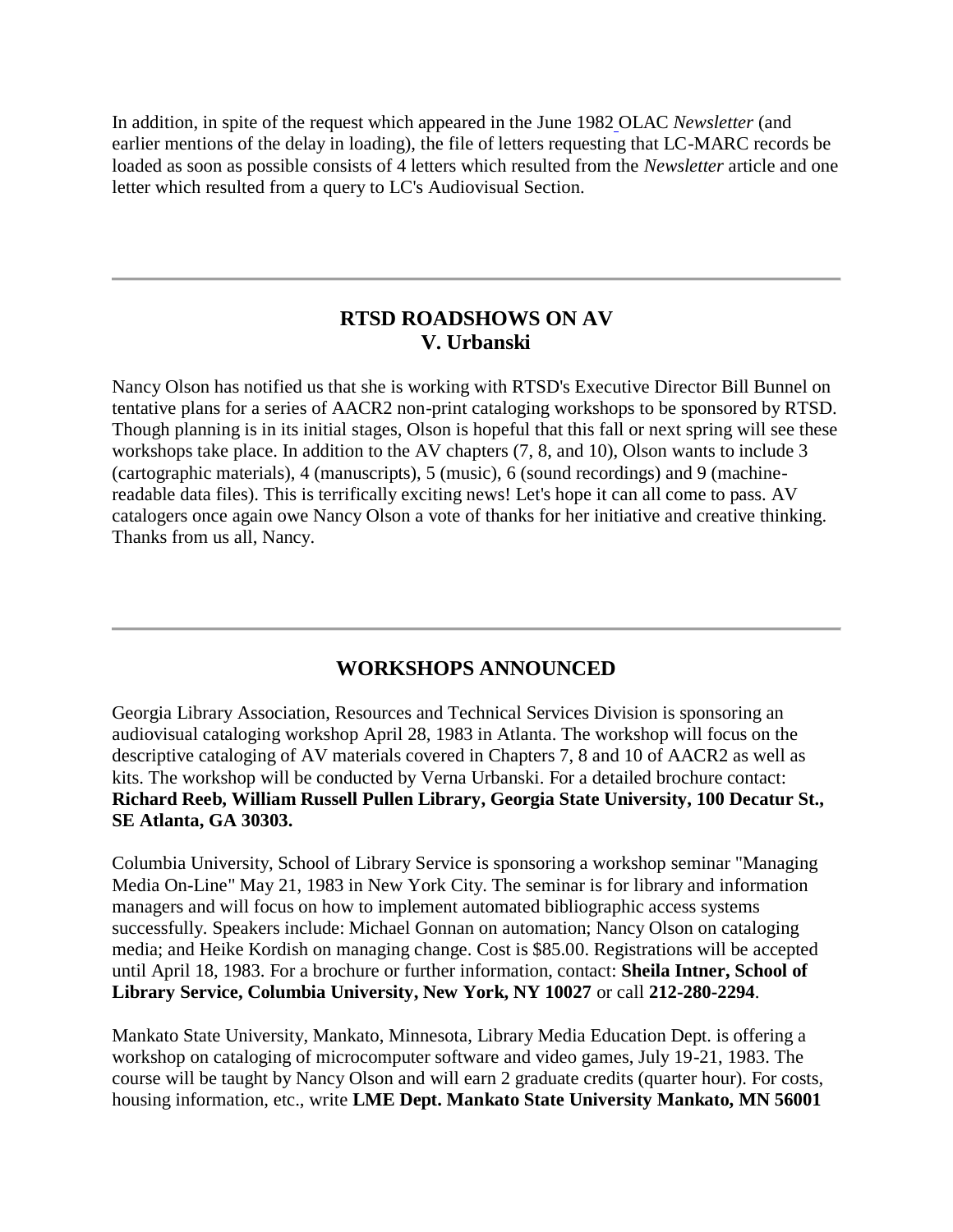or call Mrs. Olson, **(507) 389-6201**. A basic workshop on using microcomputers will be offered the preceding week; also for 2 credits. Dormitory housing is available for these MSU workshops.

## **PREPARER OF PROCESSING MANUAL REQUESTS HELP**

Sam Thomas of the Fort Worth Public Library contacted Nancy Olson recently to ask for help in locating some samples of AV processing manuals. Mr. Thomas is currently preparing an AV processing manual for use in his agency and would welcome the opportunity to look at AV manuals prepared by others. If you have copies you're willing to share or ideas about AV processing manuals please contact **Sam Thomas** at the **Fort Worth Public Library (300 Taylor St. Fort Worth, TX 76102)**.

## **FROM THE TREASURER Catherine Leonardi**

| Reporting period:<br>October 13, 1982 through January 5, 1983 |                     |
|---------------------------------------------------------------|---------------------|
| Account Balance 10-13-82                                      | \$2,148.34          |
| Income                                                        |                     |
| New memberships                                               | 185.00              |
| Renewal memberships                                           | 520.59              |
| Miscellaneous                                                 | 24.00               |
| Interest paid on account                                      | 30.20               |
| Total Income                                                  | ---------<br>759.79 |
| <b>TOTAL</b>                                                  | \$2,908.13          |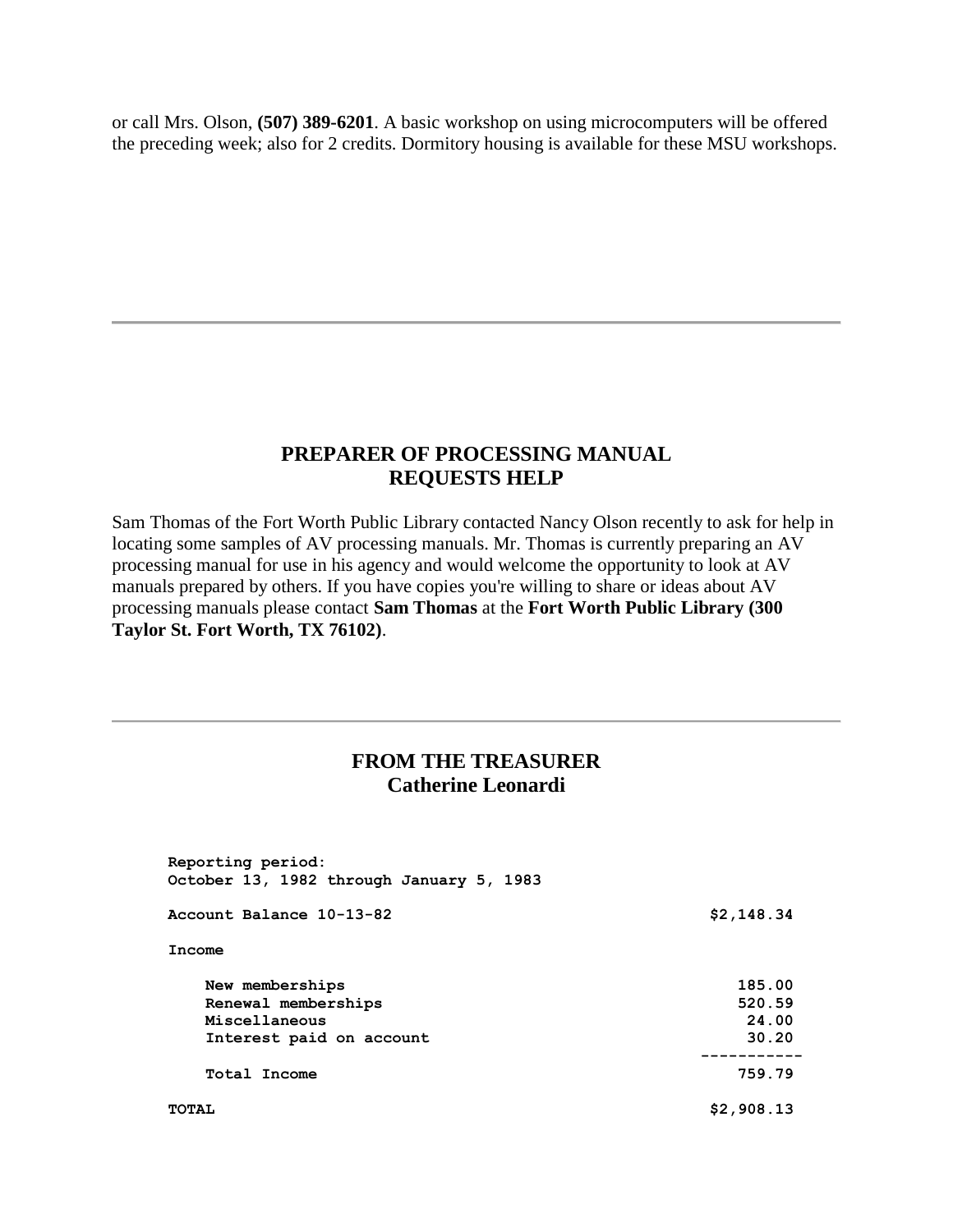| <b>Expenses</b>                  |            |
|----------------------------------|------------|
| Newsletter vol. 2, no. 4         | 214.28     |
| Postage                          | 35.77      |
| Bank charges                     | 22.65      |
| N.C. Tax                         | 1.15       |
| Stationery                       | 29.80      |
| <b>Total Expenses</b>            | 303.65     |
| <b>ACCOUNT BALANCE 1-5-83</b>    | \$2,604.48 |
| 415<br><b>CURRENT MEMBERSHIP</b> |            |

## **PERMISSION TO COPY**

Feel free to copy and disseminate anything printed here as long as the source is acknowledged. **REMEMBER:** some information dates quickly so watch later issues for updates. If an agency relies on information we publish, it would be best for them to be a regular subscriber.

## **RENEWAL FORMS WILL NOT BE SENT. USE THE FORM BELOW**

Cross out any incorrect information:

I wish to (renew my membership / join) the On-Line Audiovisual Catalogers. I am enclosing dues of (5.00 / 7.00 / 10.00 / 12.00) for calendar year **19.** (Dues include subscription to the quarterly *Newsletter*.)

NAME: ADDRESS:

Make check payable to On-Line Audiovisual Catalogers and mail to: